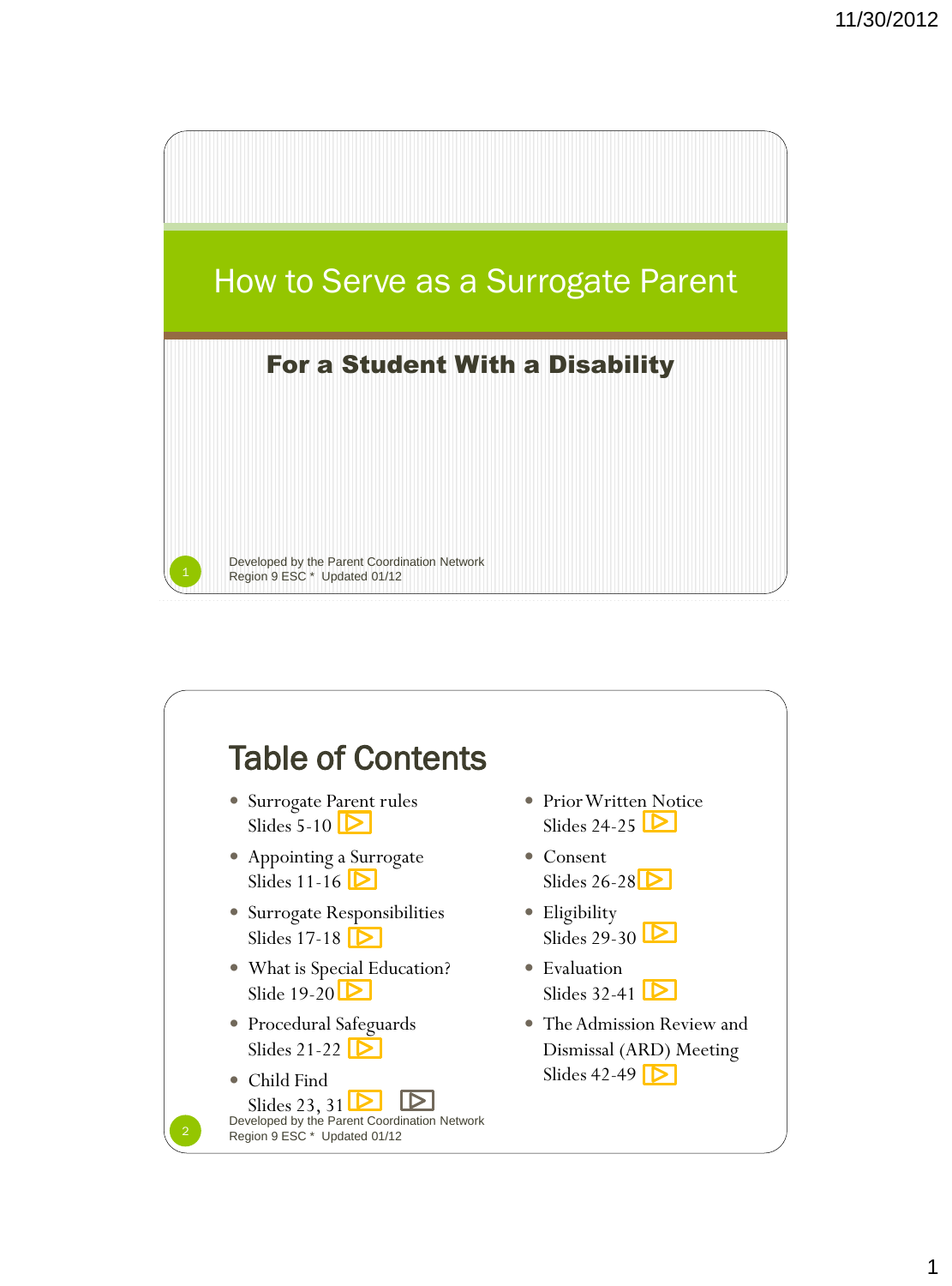

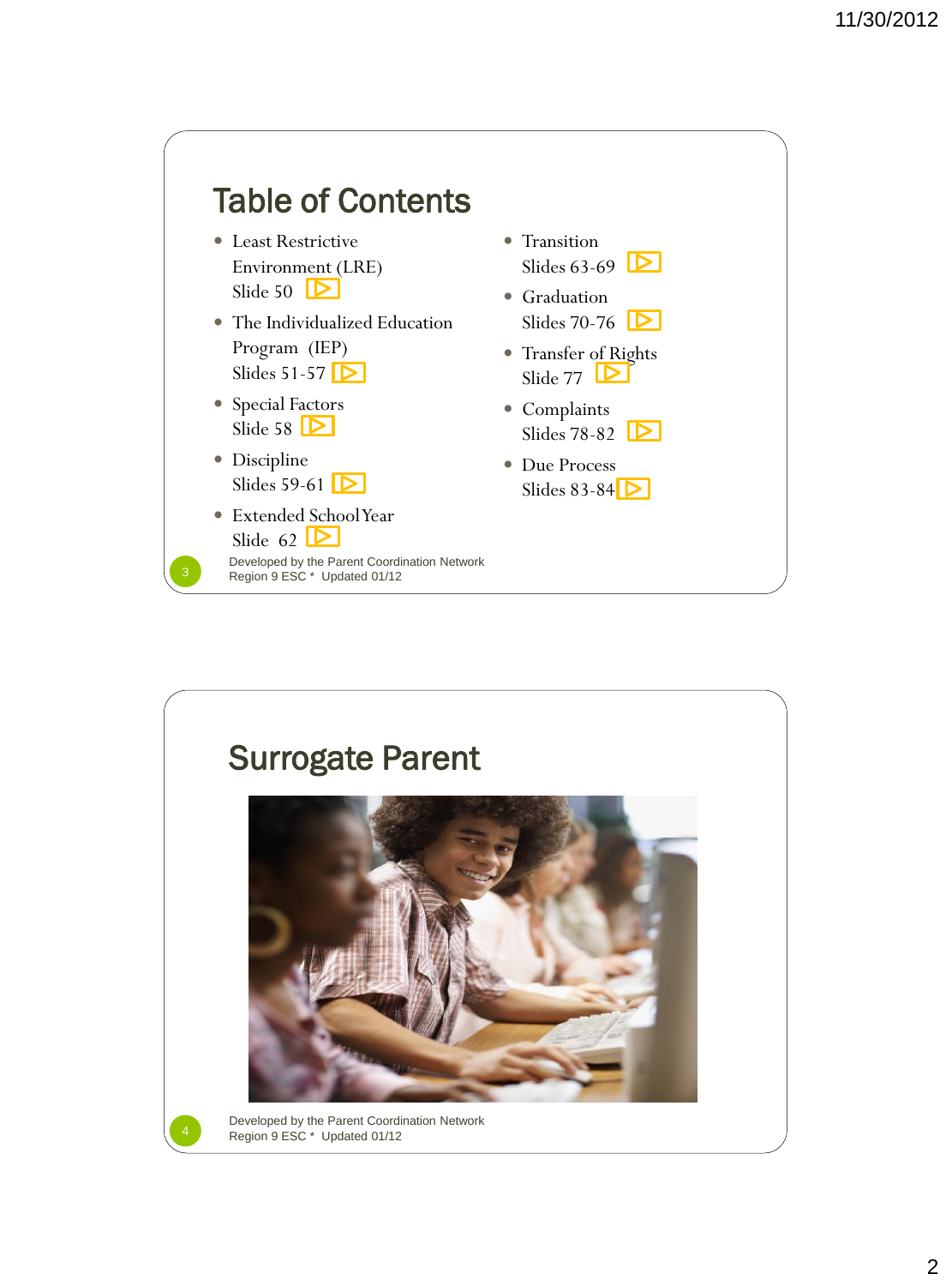Which students will have a "Surrogate" Parent?

Students with disabilities who need special education services and do not have a "parent" as defined by law.

<span id="page-2-0"></span>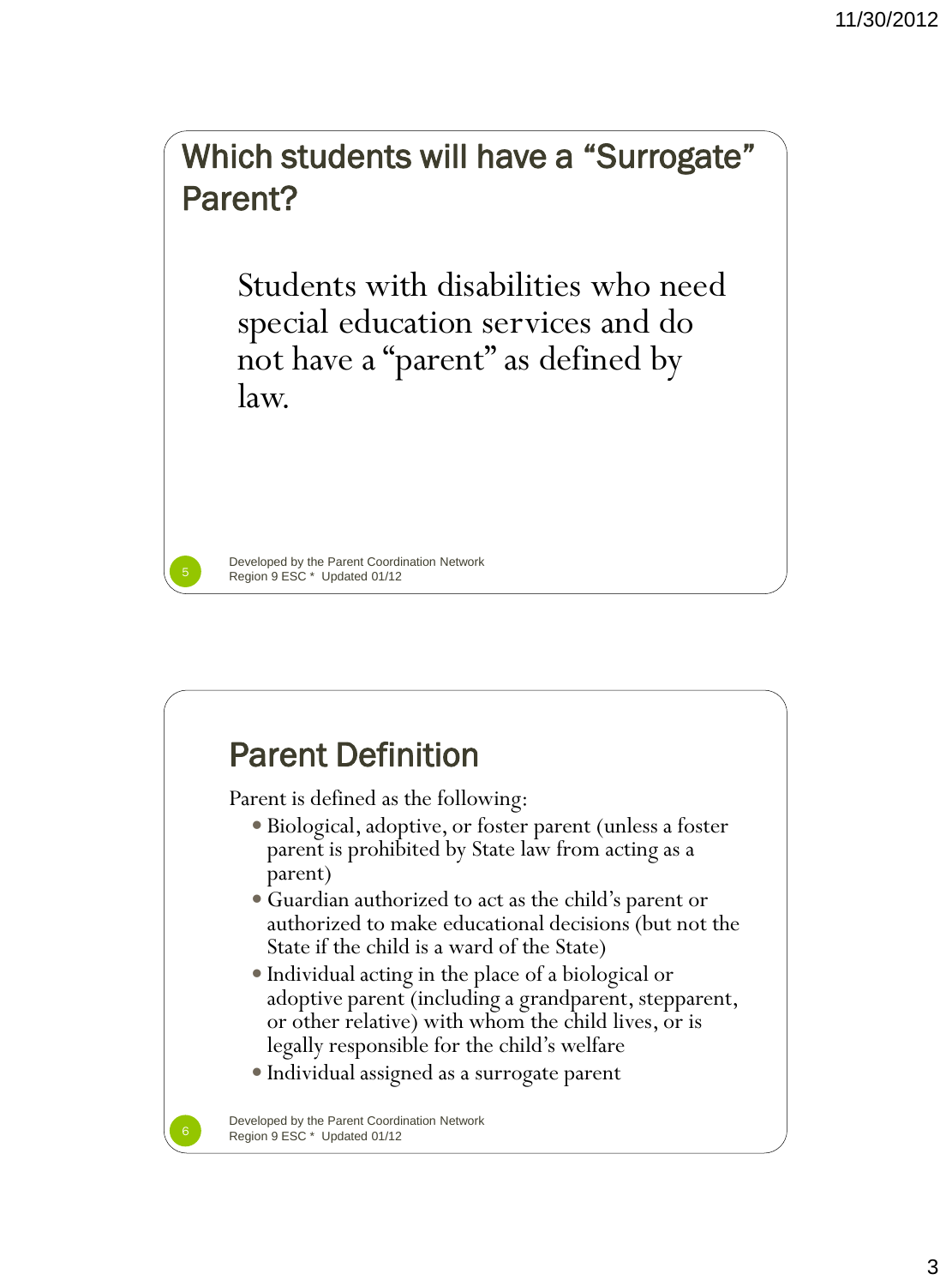#### When is a Surrogate Parent Needed? 34 CFR 300.519

- No parent can be identified
- Parent cannot be located after reasonable efforts by the school district
- The child is a ward of the State
- The child is an unaccompanied homeless youth

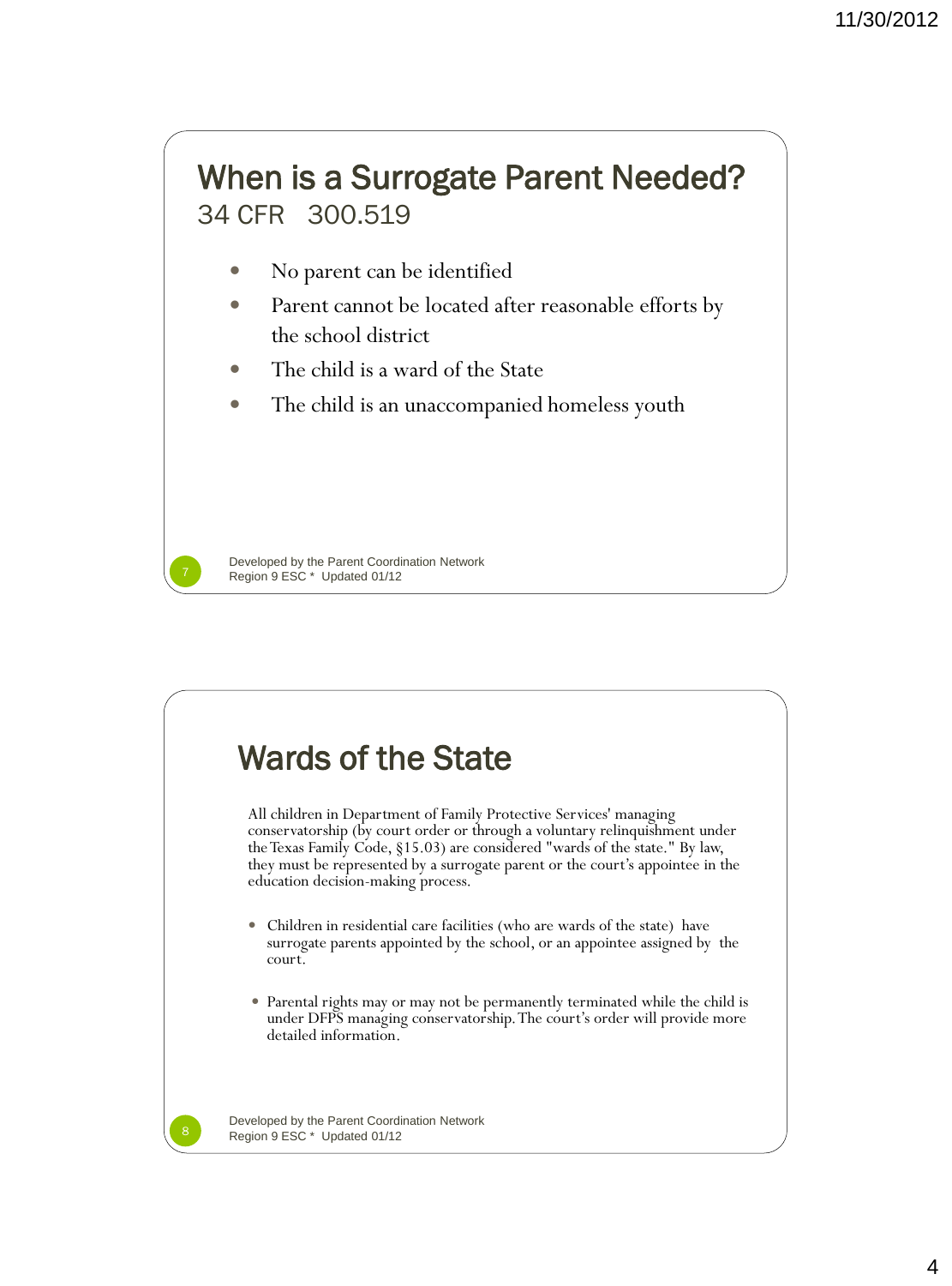## Foster Parents

If the student has **NOT** resided with the foster parent for at **least 60 days**, the foster parent can be appointed as the surrogate parent if he/she meets surrogate parent qualifications.

**After the student has resided with the foster parent for 60 days, the foster parent who was the surrogate parent can now be the parent**.

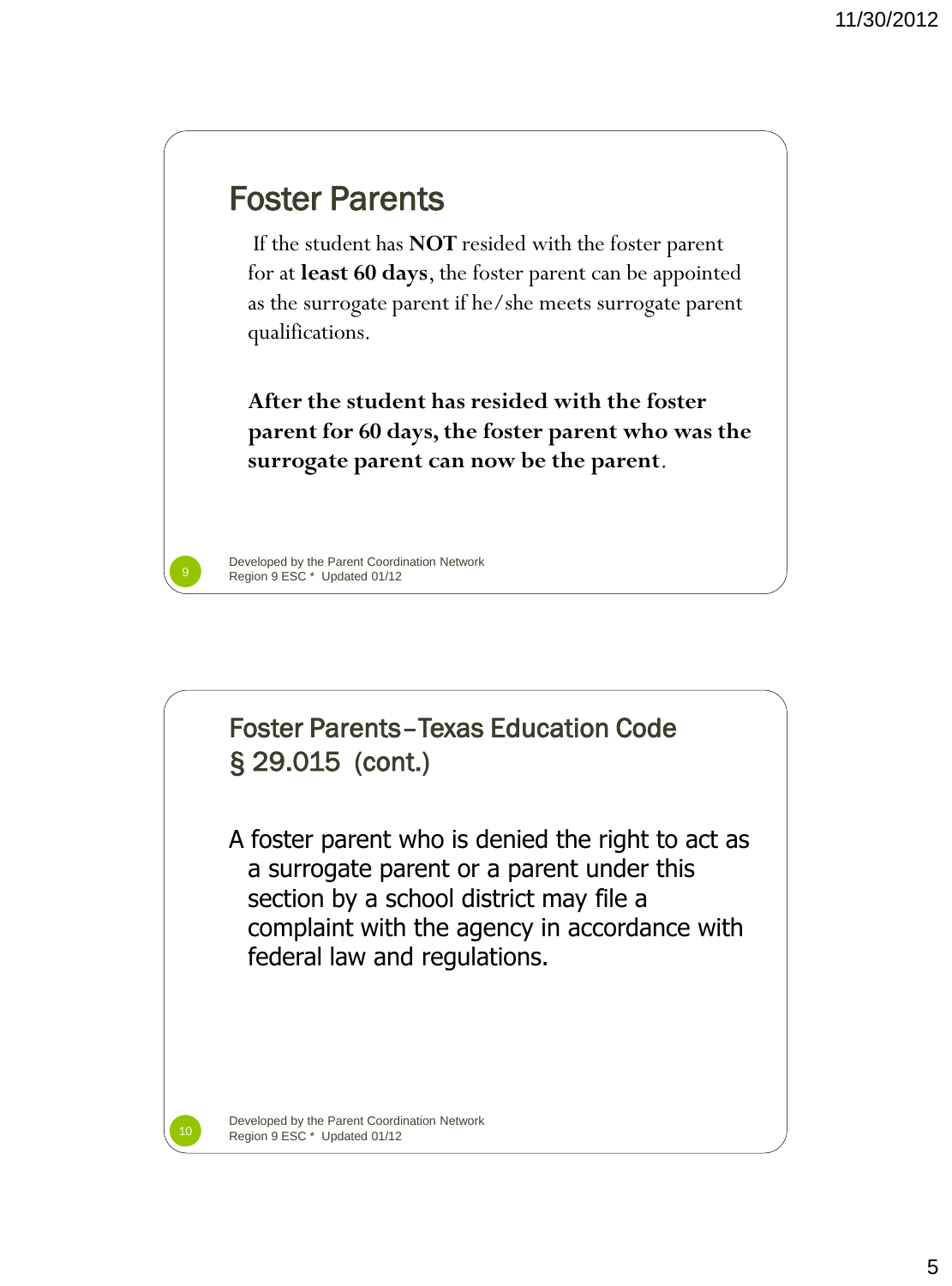

<span id="page-5-0"></span>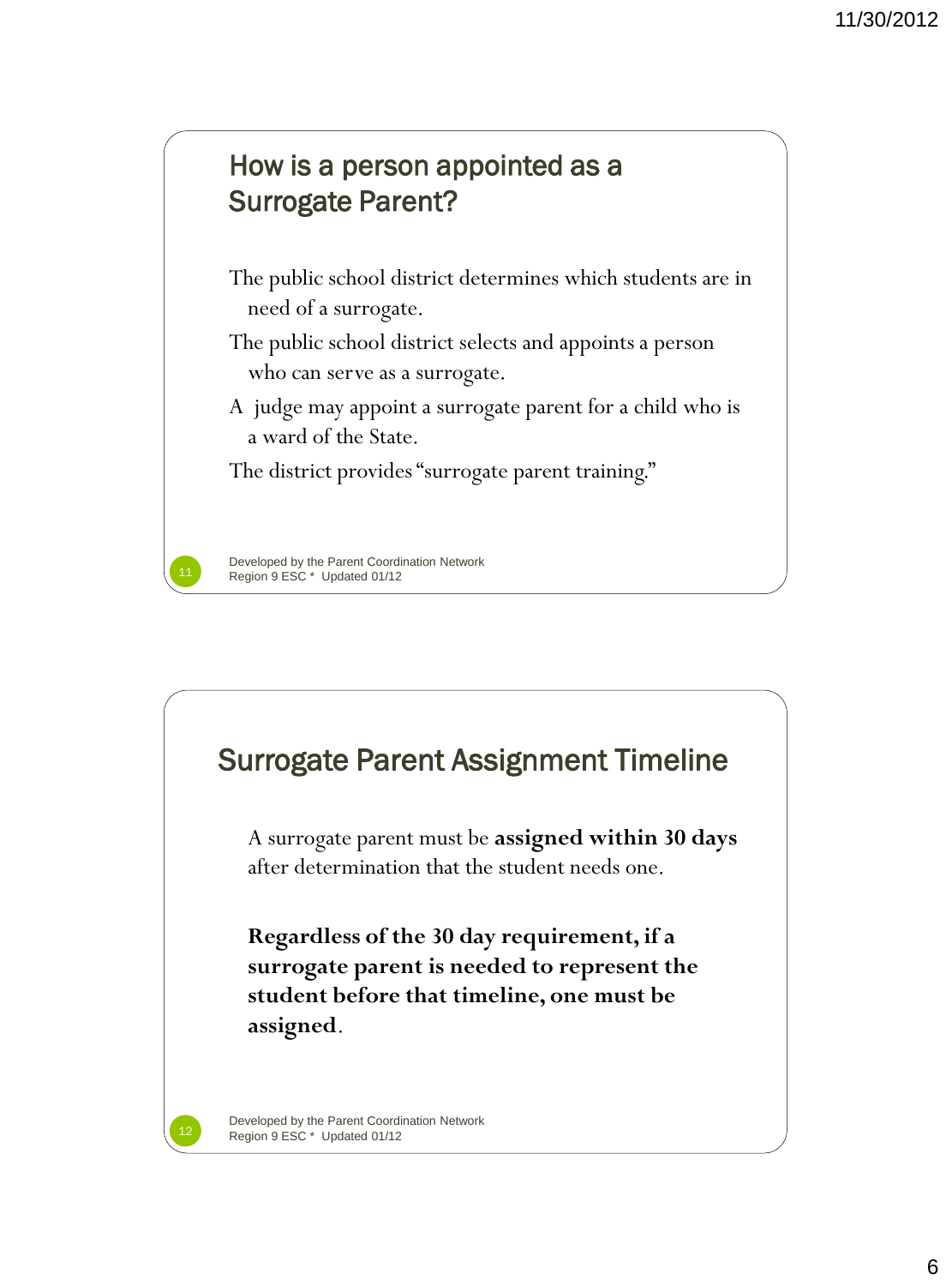

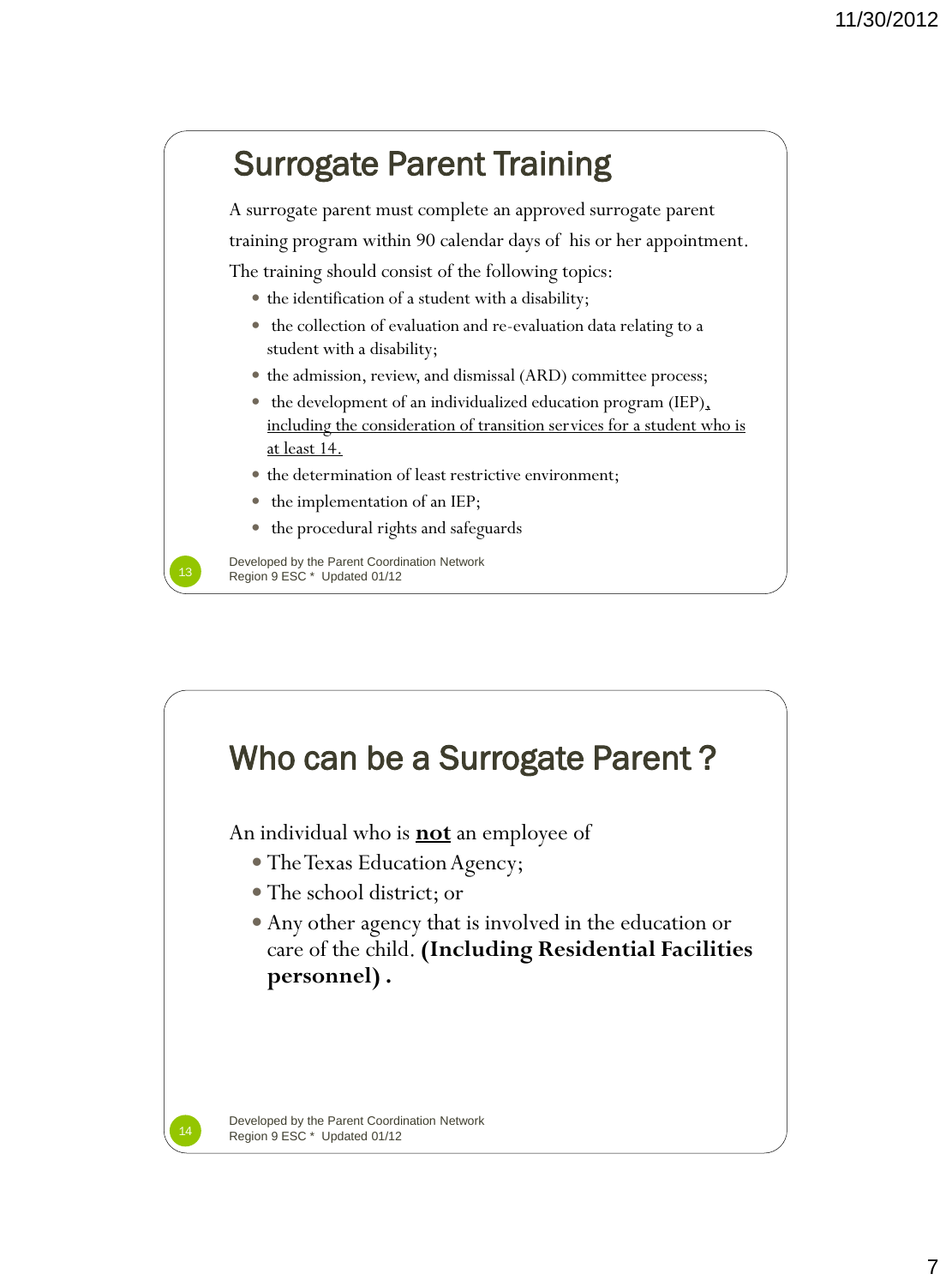# Who can be a Surrogate Parent ? (cont.)

A foster parent who is a school district or TEA employee can be a surrogate parent for his/her foster child as long as they do not have interests that conflicts with the child's interest.

```
Developed by the Parent Coordination Network
Region 9 ESC * Updated 01/12
```
# Who can be a Surrogate Parent ? (cont.)

- An individual who has no personal or professional interest that conflicts with the interest of the child he or she represents;
- The individual has knowledge and skills that ensure adequate representation of the child.

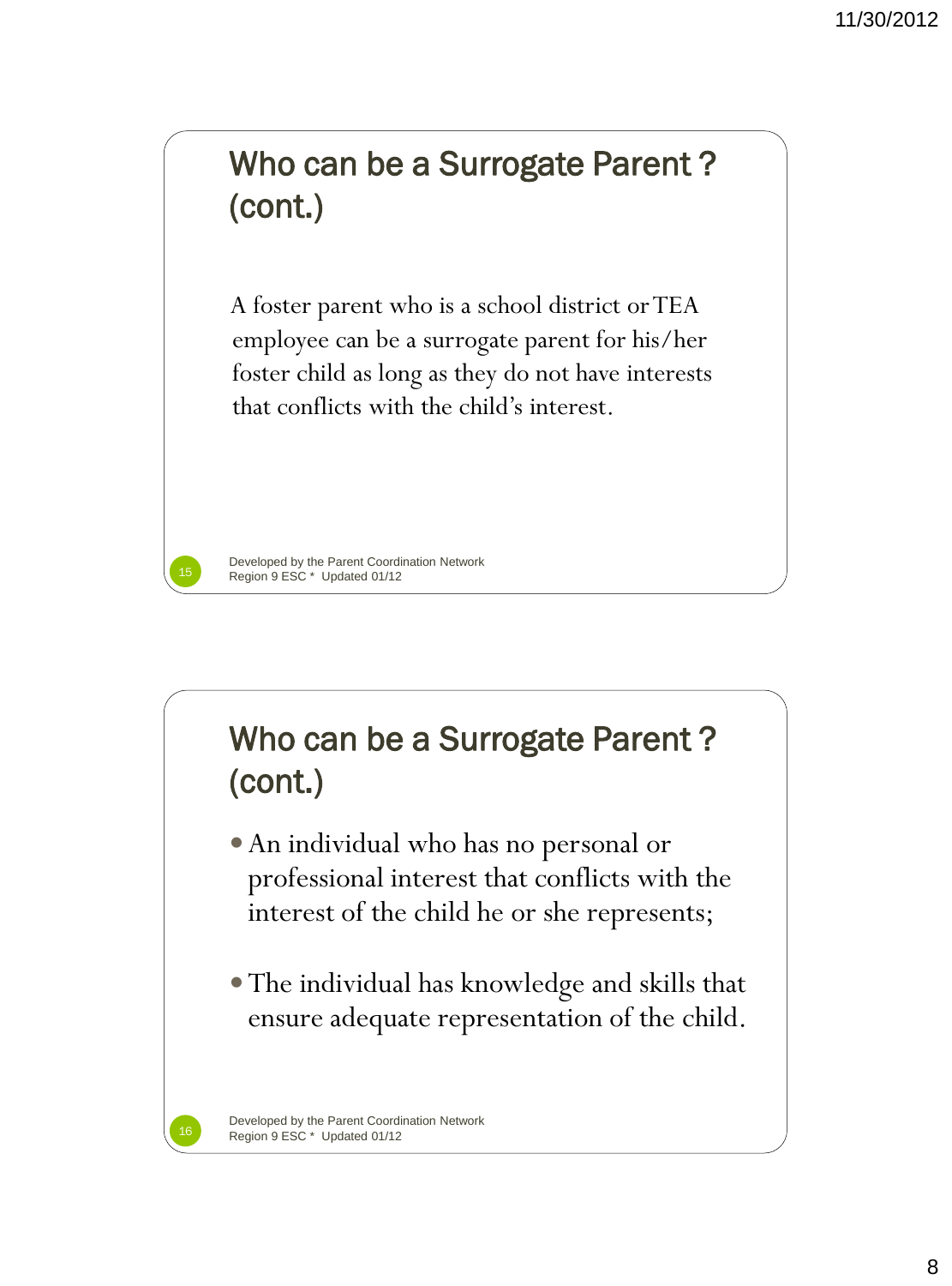# What are my responsibilities as a Surrogate Parent?

The surrogate parent is to interact with the school in the *same manner* that **any parent** would. State law requires a surrogate to:

- Agree to complete a training program.
- Visit the child and the child's school on a regular basis.
- Consult with persons involved in the child's education.
- Review the child's educational records.
- Attend Admission, Review, and Dismissal (ARD) committee meetings.

Developed by the Parent Coordination Network Region 9 ESC \* Updated 01/12

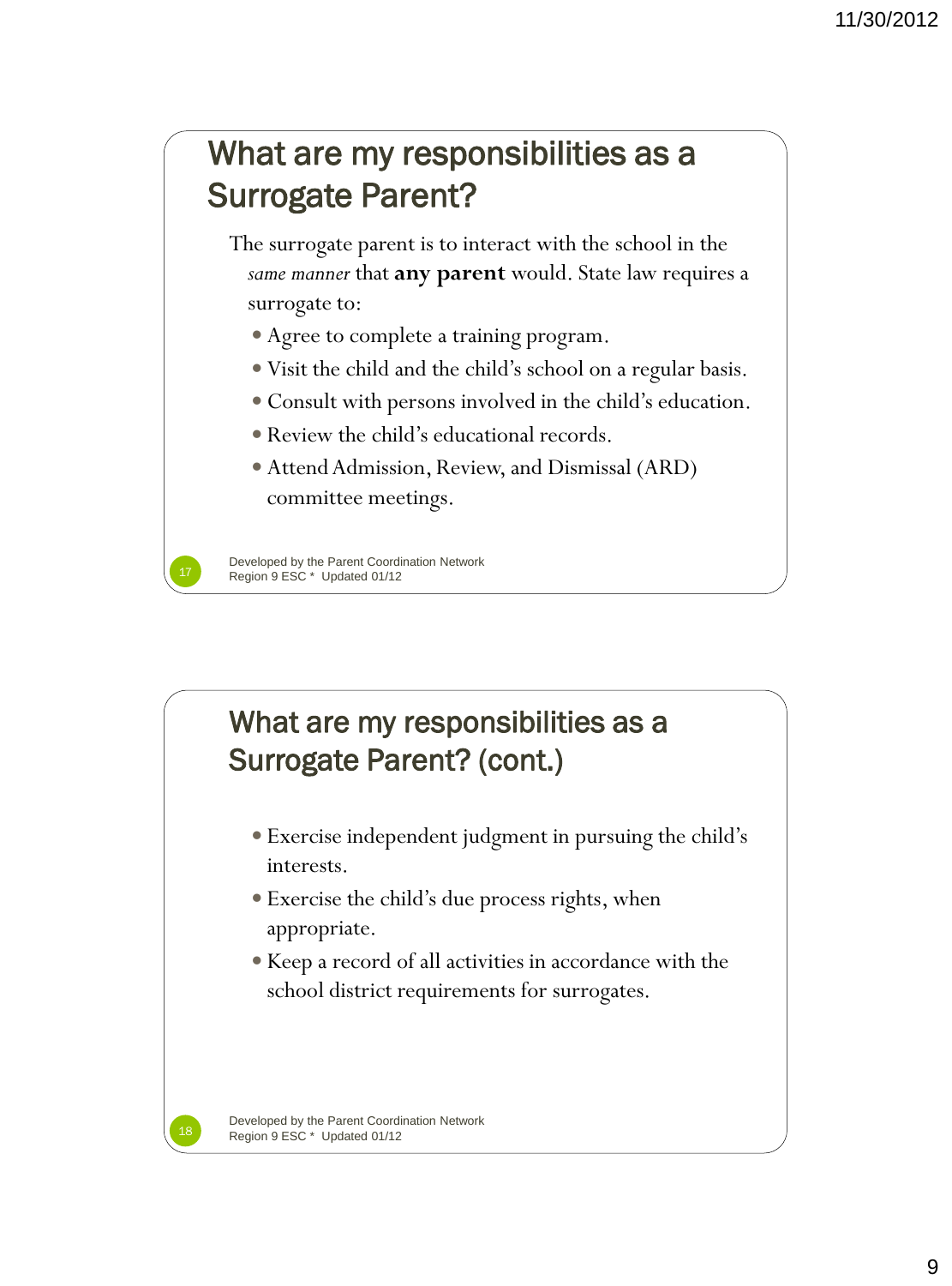

<span id="page-9-0"></span>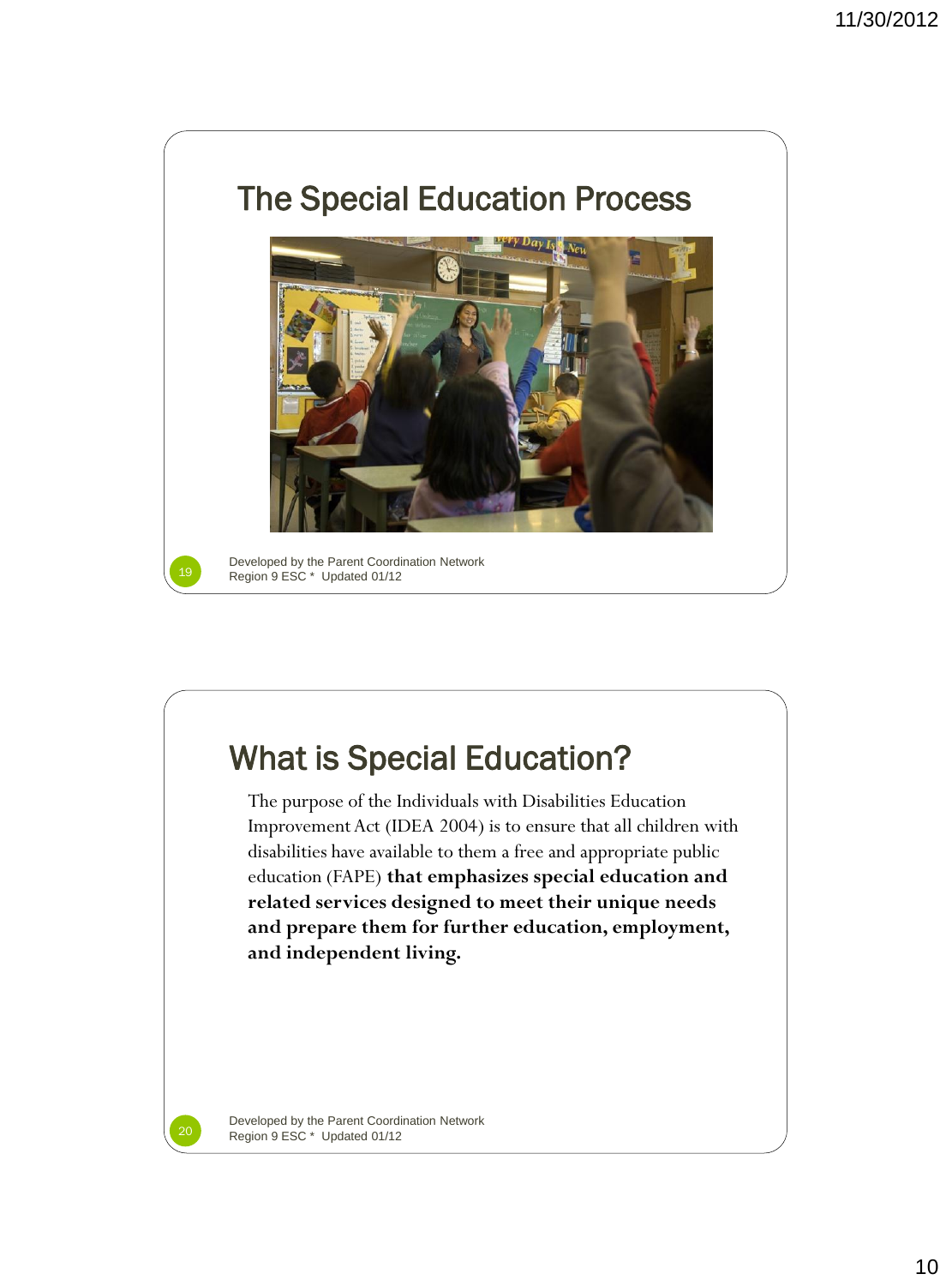# What is meant by "Procedural Safeguards" ?

Procedural Safeguards refers to the rights and privileges afforded to students with disabilities and their parents. The school will give you a ― *Notice of Procedural Safeguards, Rights of Parents of Students with Disabilities***"** at the time of initial referral, parental request for evaluation, the first occurrence of the filing of a complaint, and at your request.

An online copy of the Notice of Procedural Safeguards can be viewed at Region 18 ESC's Legal Framework.

[www.esc18.net](http://www.esc18.net/)

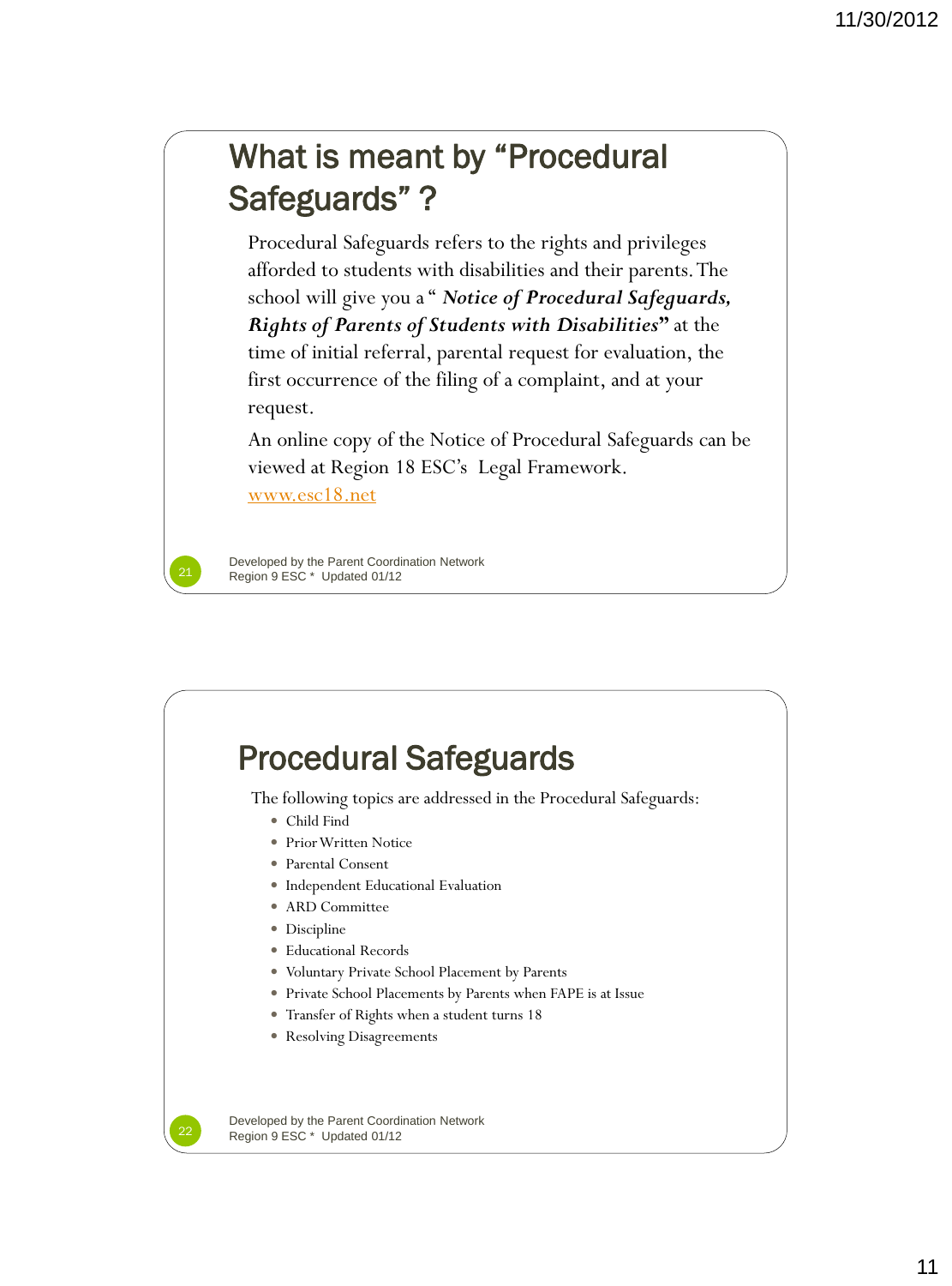# Child Find

Child Find ensures that all children with disabilities residing in Texas who are in need of special education and related services including children with disabilities attending private schools are identified, located, and evaluated.

Developed by the Parent Coordination Network Region 9 ESC \* Updated 01/12

#### Prior Written Notice

Prior written notice to parents must be given before the school proposes or refuses to initiate or change a student's:

- Identification
- Evaluation
- Educational placement
- <span id="page-11-0"></span>Free appropriate public education (FAPE)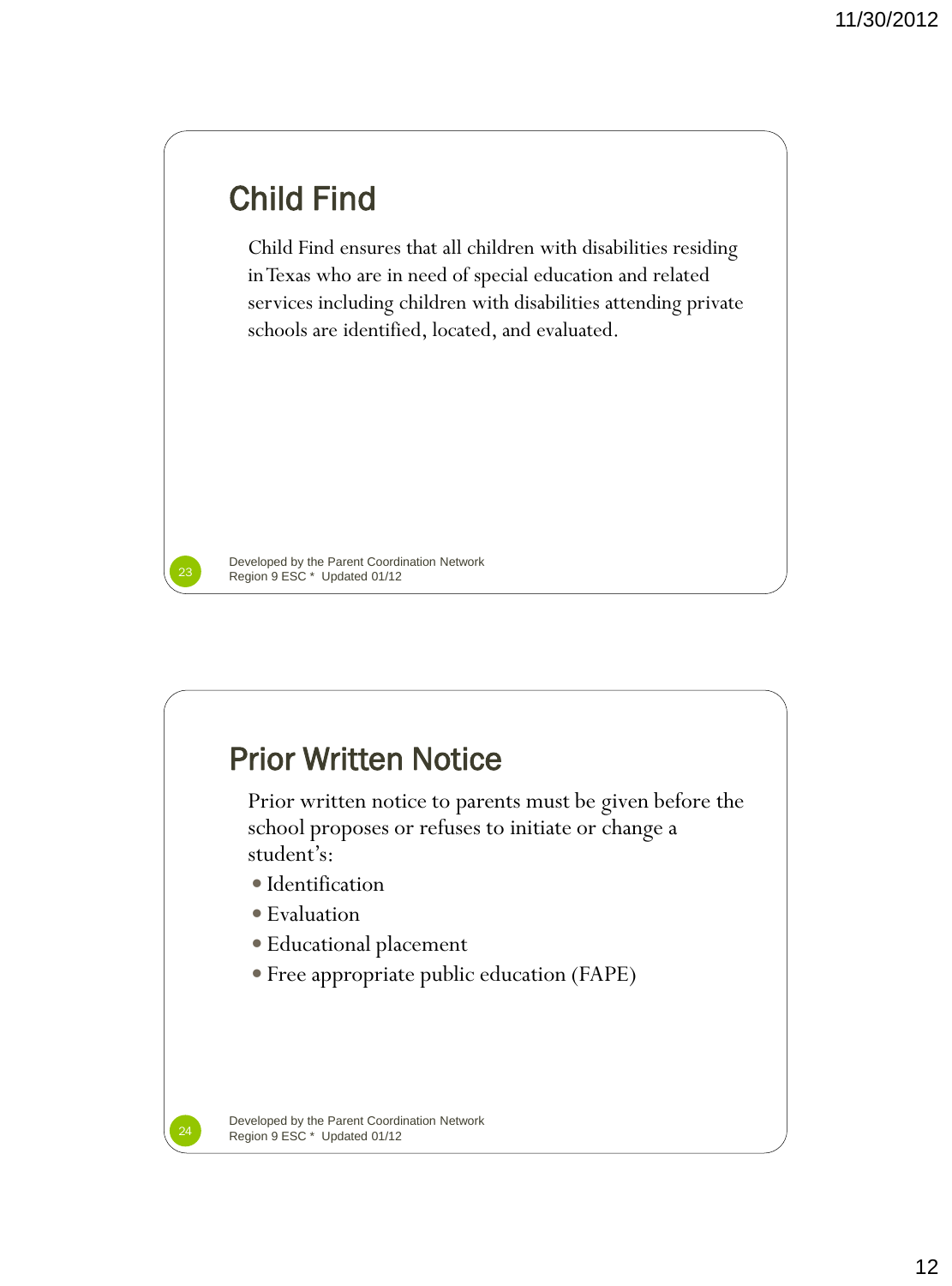## When will I receive notice from the school?

Prior written notice to parent must be given at least five school days prior to the action.

A prior written notice must:

- describe the actions the school proposes or refuses to take;
- explain why the school is proposing or refusing the action;
- describe the evaluation procedure, assessment, record, or report the school used in deciding to propose or refuse the action (s).

A parent may select to receive notices via electronic mail (e-mail), if the school makes such an option available.

Developed by the Parent Coordination Network Region 9 ESC \* Updated 01/12

#### Parental Consent

There are certain activities under the IDEA that cannot take place unless the school obtains your consent. The school must fully inform you of all the information needed to be able to make a good decision including a description of the proposed activity. The information must be in your native language or other mode of communication. If there are records to be released, the school must list the records and to whom they will be released.

<span id="page-12-0"></span>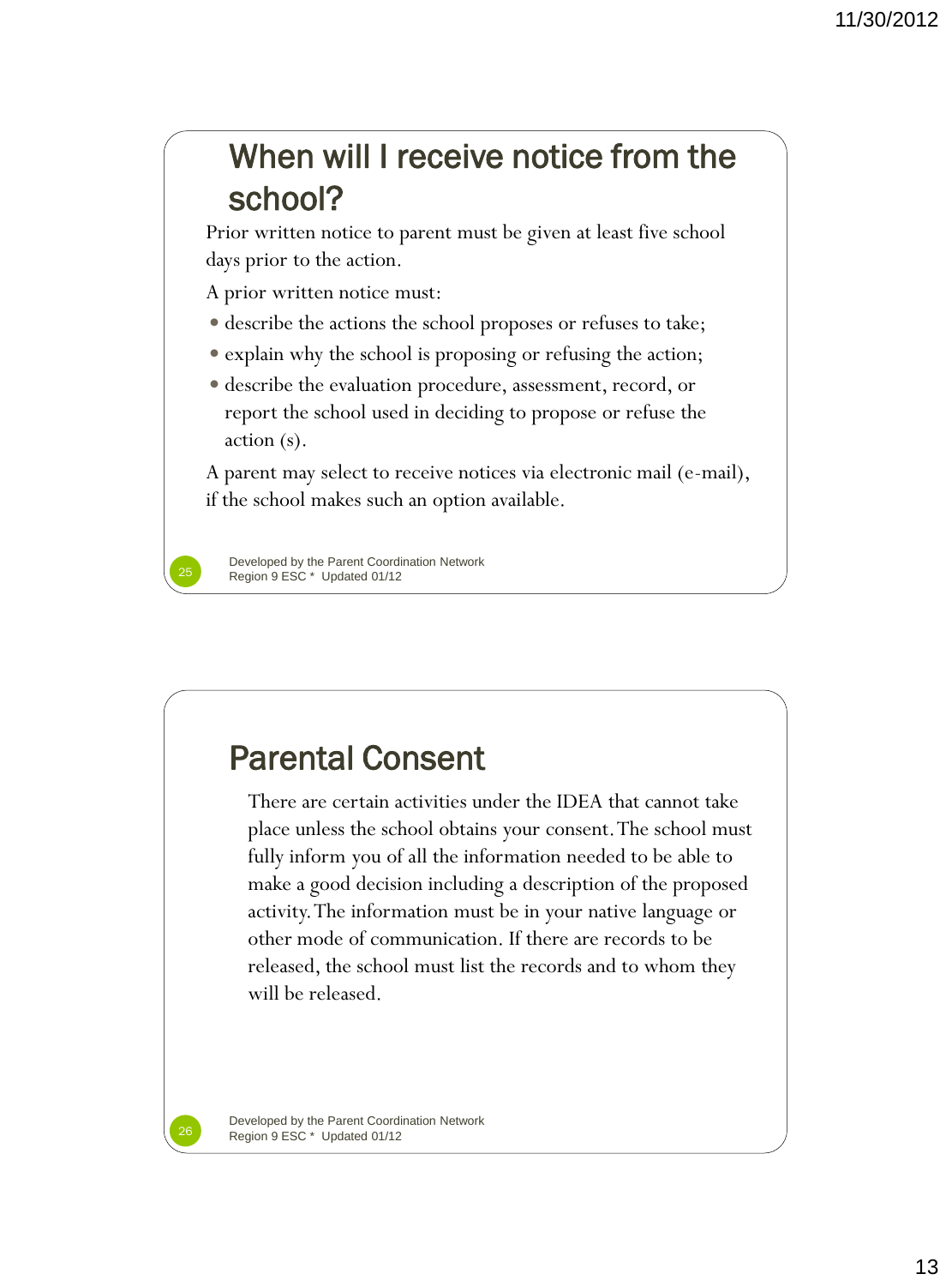#### When will the school seek my written consent?

When the school seeks to:

- Conduct an initial evaluation
- Conduct any re-evaluation
- Place the student in a special education placement for the first time
- Change placement
- Release educational records
- Invite other agencies to the ARD meeting

Developed by the Parent Coordination Network Region 9 ESC \* Updated 01/12

# May I revoke my consent for Special Education Services?

- As of December 31, 2008, you now have the right to revoke your consent for the continued provision of special education and related services to your child at any time after the initial provision of special education and related services.
- A parent's revocation of consent must be in writing.
- Once the school receives your written revocation, it must honor your decision.
- Before the school discontinues services, however, it must provide you with prior written notice that services will cease. (Notice must be given at least 5 school days in advance of discontinuation of services.)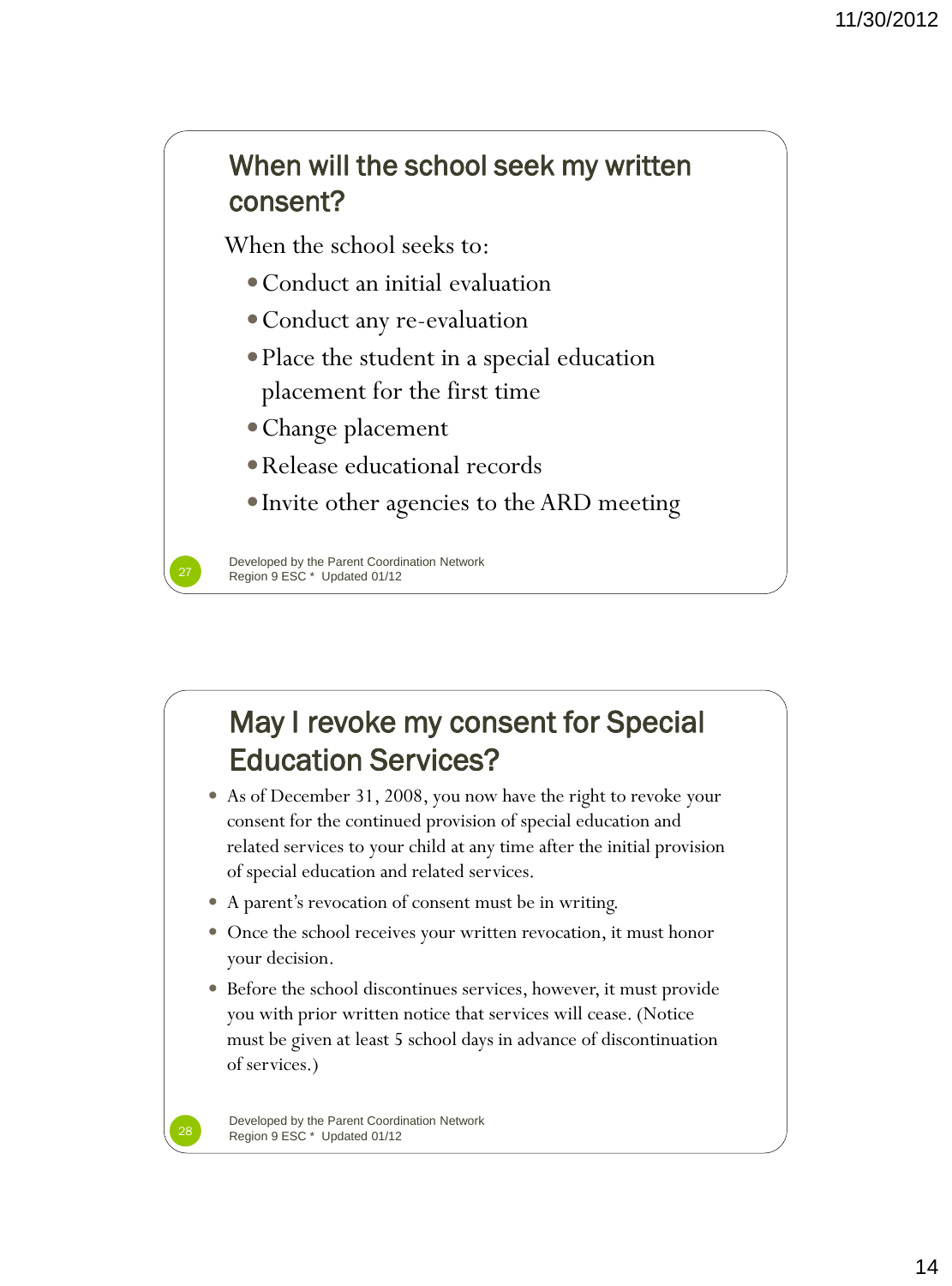# **Eligibility**

There is a two-part test for determining whether a child is eligible for special education services:

(1) the child must have a disability, and

(2) as a result of the disability, the child must need

special education services to benefit from education.

Developed by the Parent Coordination Network Region 9 ESC \* Updated 01/12

# Steps to Eligibility

- Step 1: "Child Find" process
- Step 2: Interventions
- Step 3: Referral for evaluation
- Step 4: Full and Individual Evaluation (FIE) is conducted.
- Step 5: ARD Committee meeting: The ARD committee (which includes a parent or surrogate parent) reviews the evaluation results and determines if the student is eligible based on educational needs.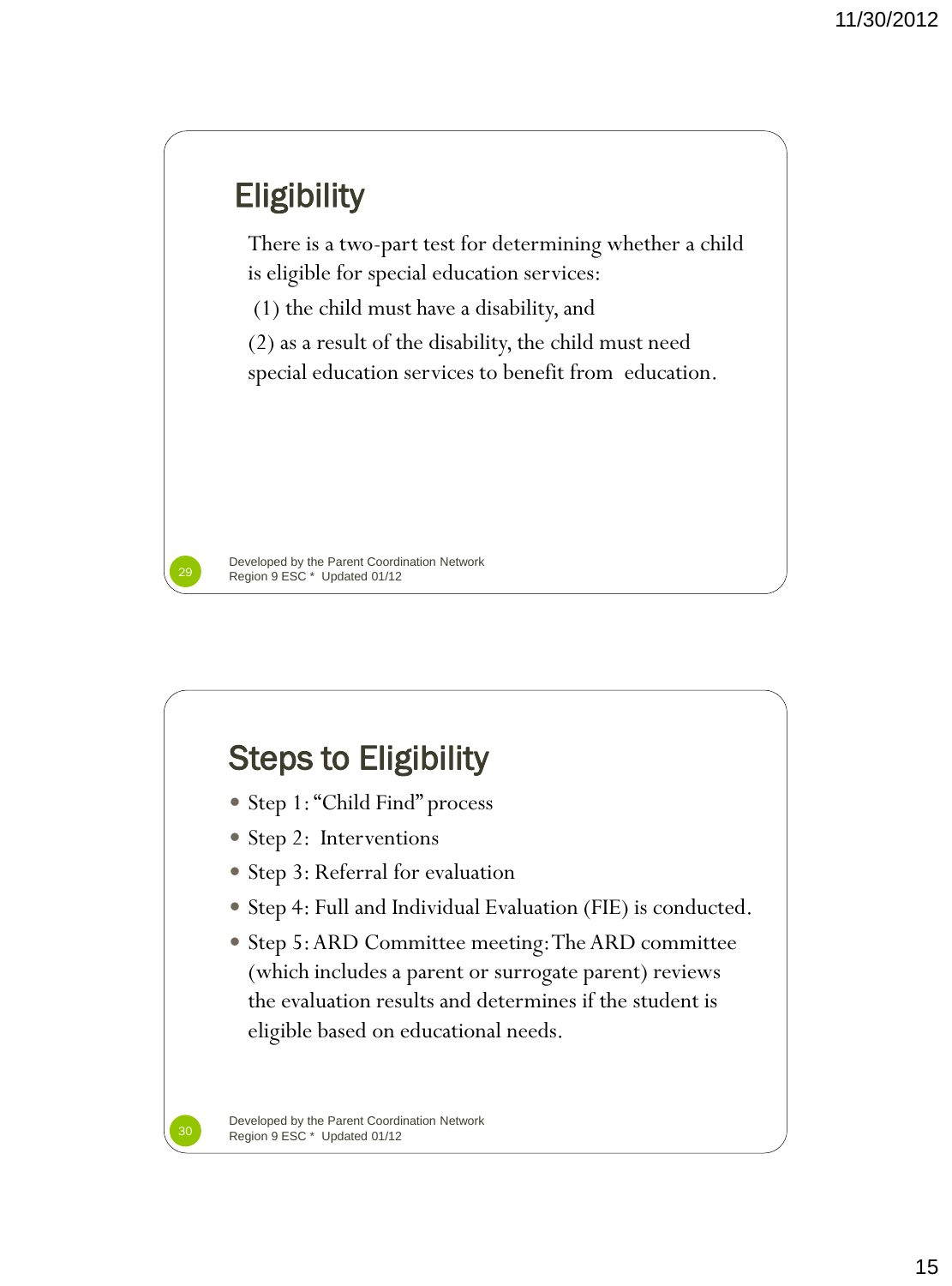# Child Find

Educators, parents, or family members may identify a child with a possible disability and request an evaluation for special education services.

Developed by the Parent Coordination Network Region 9 ESC \* Updated 01/12

Response to Interventions

The federal *No Child Left Behind Act of 2001 (NCLB) and the IDEA* direct schools to focus more on helping all children learn by addressing problems early on. Both laws stress the importance of providing high quality, scientifically-based instruction and interventions, and holding schools accountable for the progress of all students in terms of meeting grade level standards. This approach is called Response to Intervention (RtI), and the goal of the process is to identify children who are at-risk for not meeting gradelevel standards and to intervene early.

The student's performance and progress are monitored to determine if the student needs to be referred for evaluation.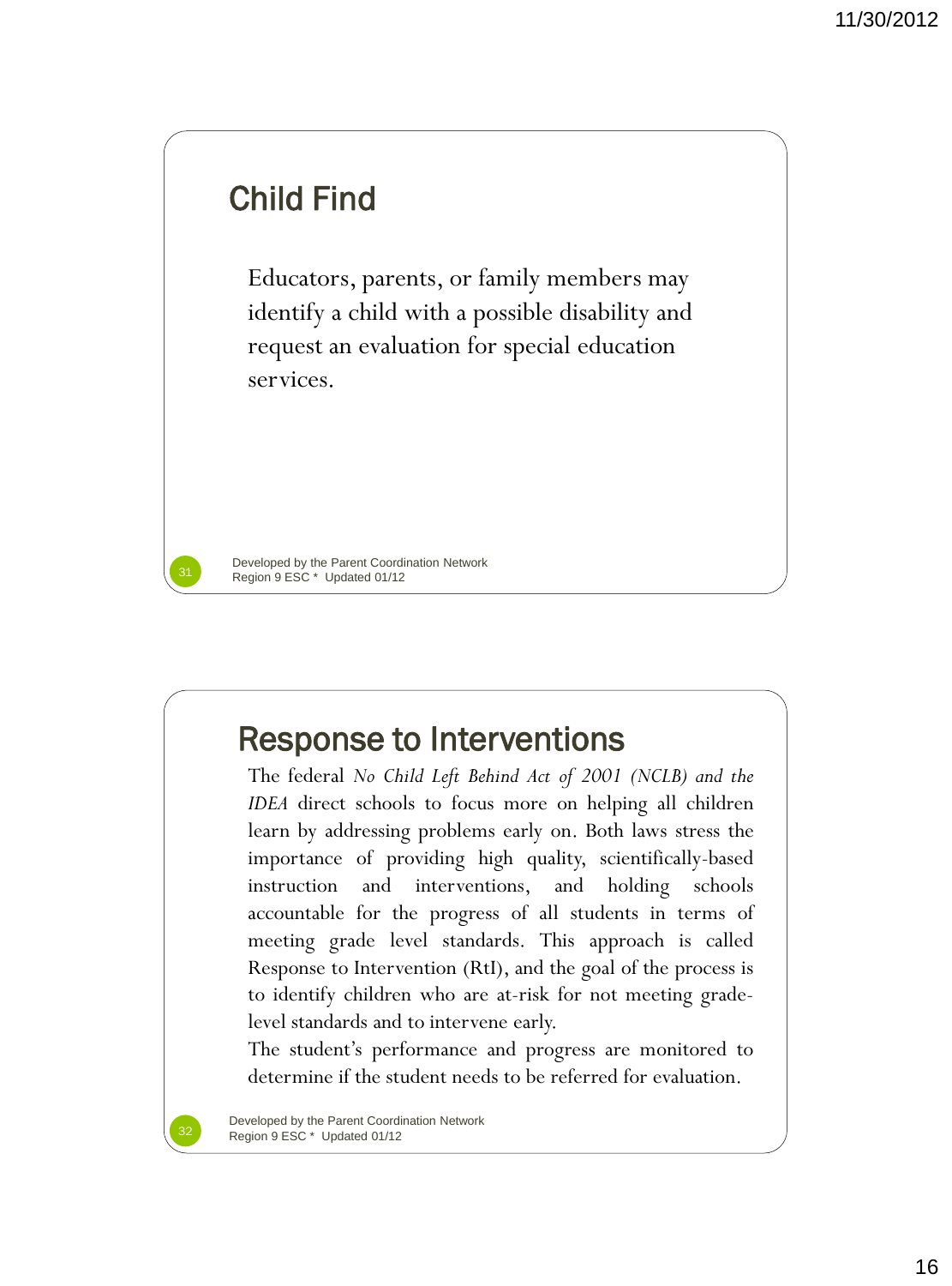### Referral for Evaluation

The school or parent may request an evaluation of the student when a disability is suspected.

The school must obtain prior written consent from the parent before conducting the initial evaluation to determine if the student has a disability and needs special education services.

Within 60 calendar days of receiving the parent written consent for evaluation, the district must complete the evaluation report.

Developed by the Parent Coordination Network Region 9 ESC \* Updated 01/12

## Evaluation

The evaluation must be conducted by a team of qualified professionals and include the parent input.

The student will not be determined to be a child with a disability if he/she has not received appropriate instruction in reading, math, limited English proficient, or cultural or lifestyle factors.

After the evaluation is complete the ARD committee will meet within 30 calendar days to determine if the child has a disability and educational needs for special education services.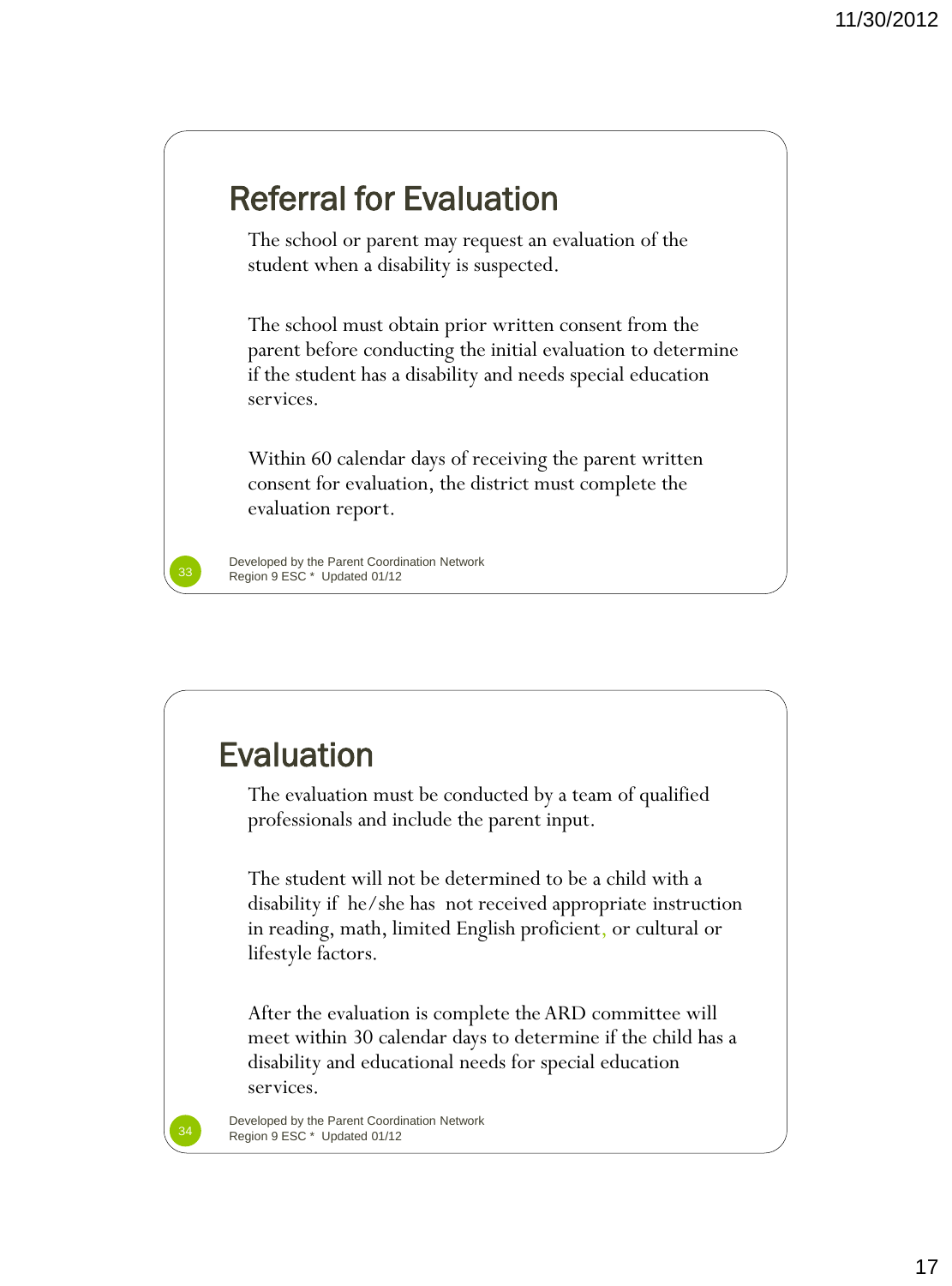

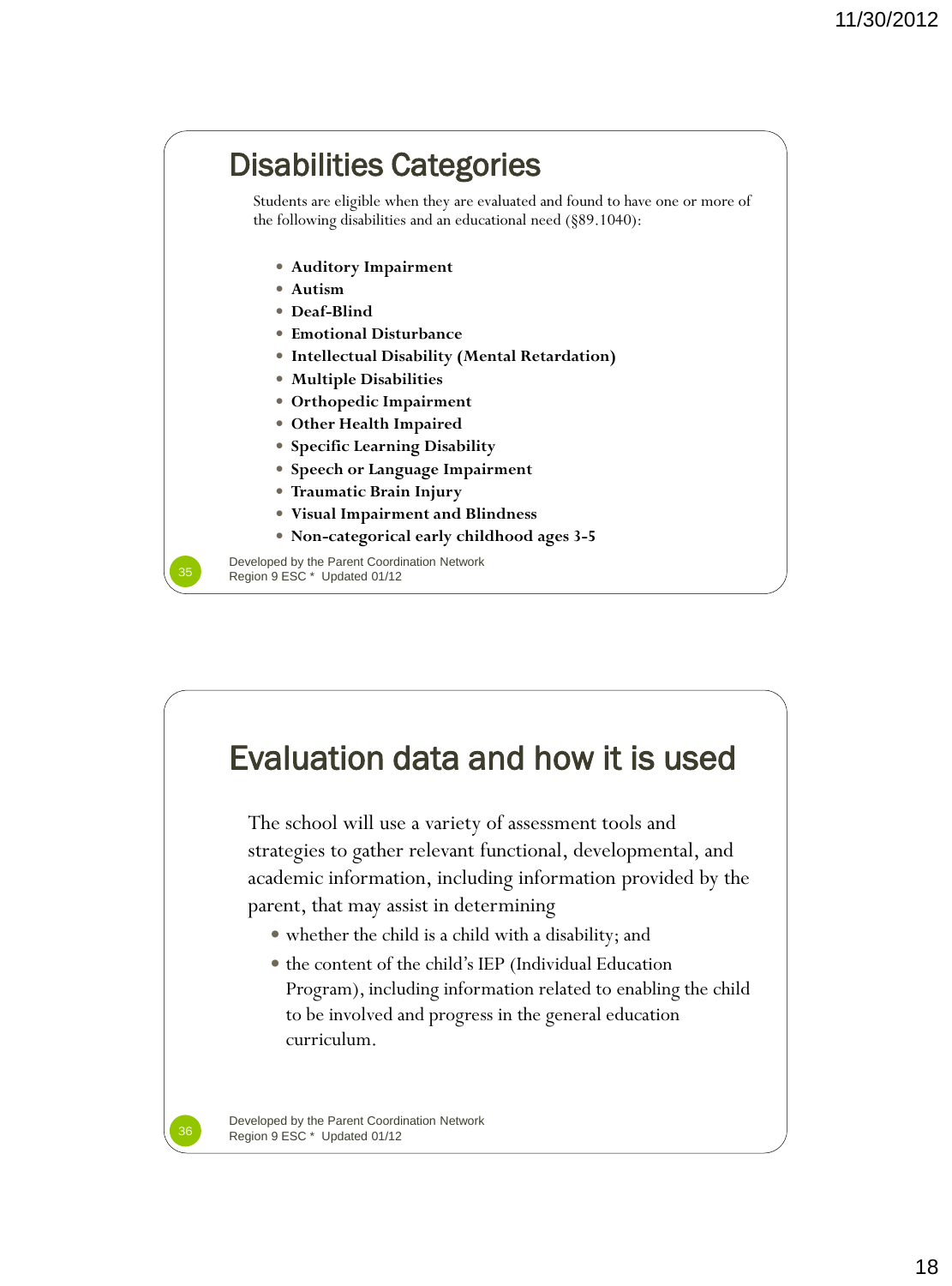# Evaluation data may include

- Tests of intelligence
- Tests of achievement level
- Psychological tests
- Tests of the child's speech/language abilities
- Medical evaluations
- Grades
- Conduct reports
- Information from teachers
- Information from parents

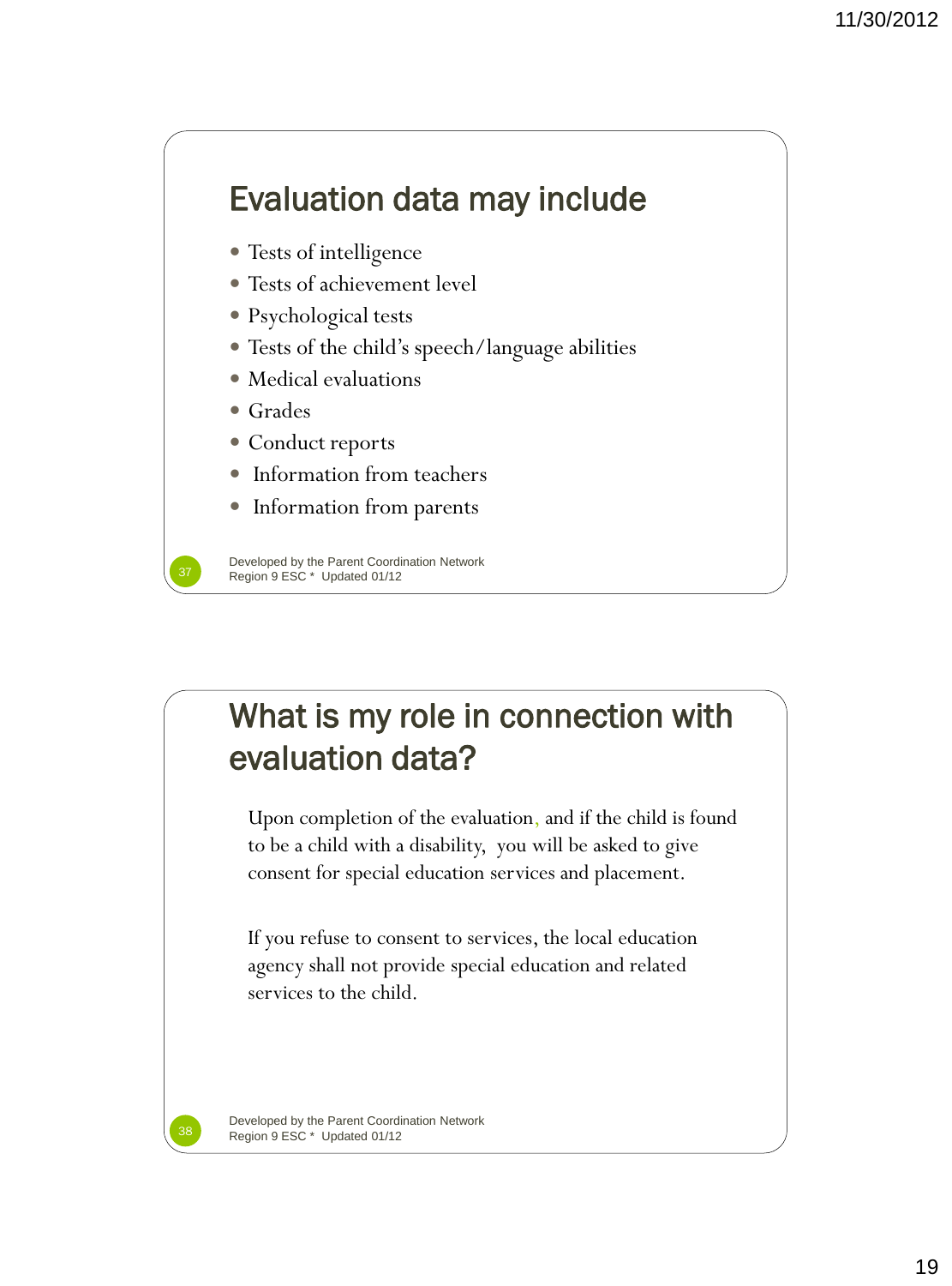# When the evaluation is complete, review it carefully

- Ask questions.
- Understand what the conclusions and recommendations are.
- Understand why those conclusions and recommendations are being made.

 If you disagree with the school's evaluation, you have the right to obtain an "Independent Educational Evaluation"  $(IEE).$ 

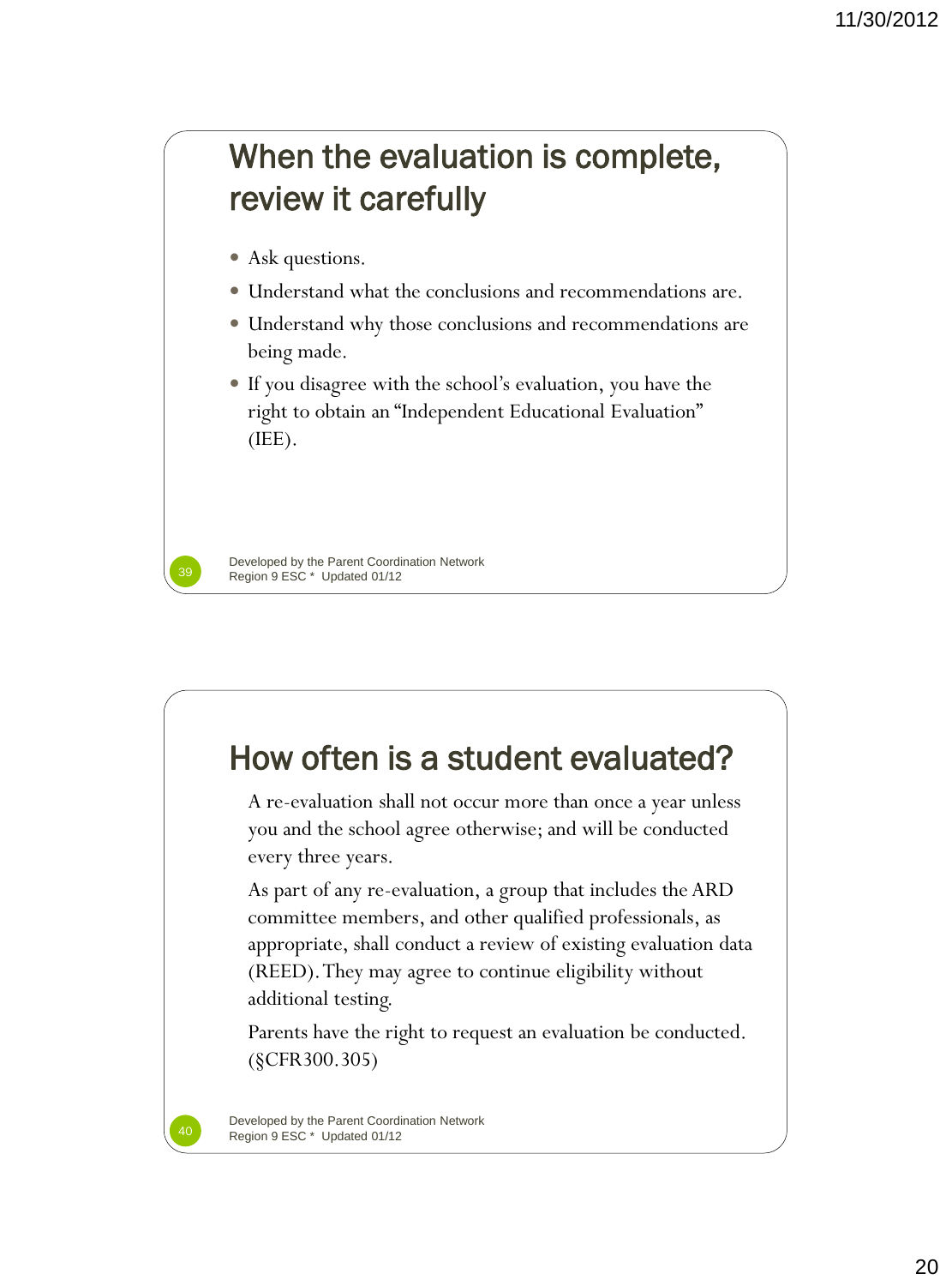# Re-evaluation

Review of existing evaluation data should include, but not be limited, to:

- Previous Evaluation (e.g. Full and Individual Evaluation-FIE and Review of Existing Evaluation Data-REED) information provided by you.
- Current classroom-based assessments and observations.
- State testing results
- Discipline and attendance data
- Updated sociological information which should include information from you.

The results of the re-evaluation will be used to determine:

- Whether the student continues to have a disability
- Present levels of educational performance
- Special education and related services
- Specific services needed to meet the IEP and participate in the general education curriculum.

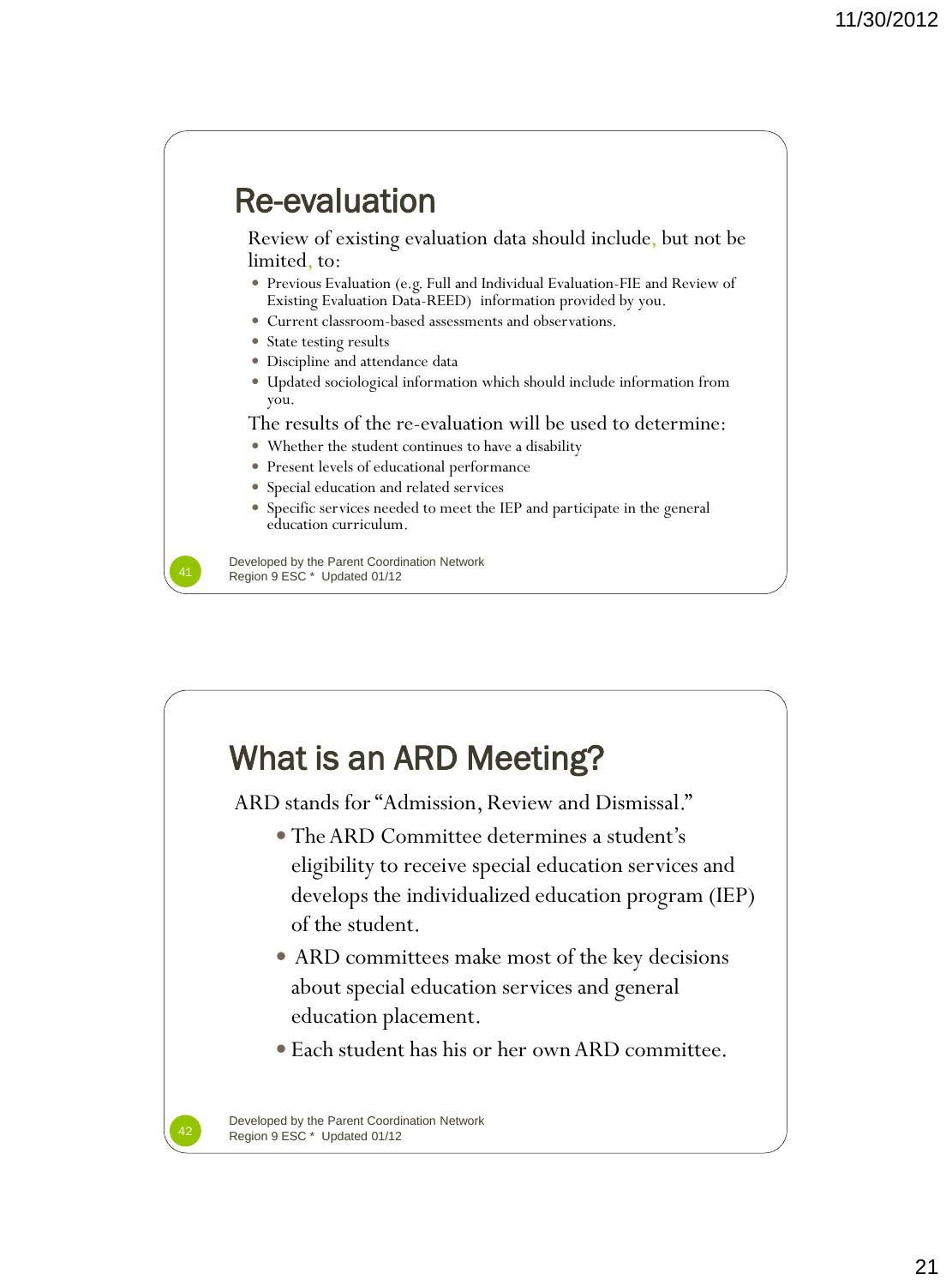

- Teachers (general and special education)
- Person knowledgeable about evaluation data
- Administration representative
- Other persons who may be helpful to the committee
- You, as the surrogate parent
- The student should be invited to attend
- Adult student
	- o The adult student may invite his/her former surrogate parent or anyone else to attend the ARD meeting to assist him/her.

Developed by the Parent Coordination Network Region 9 ESC \* Updated 01/12

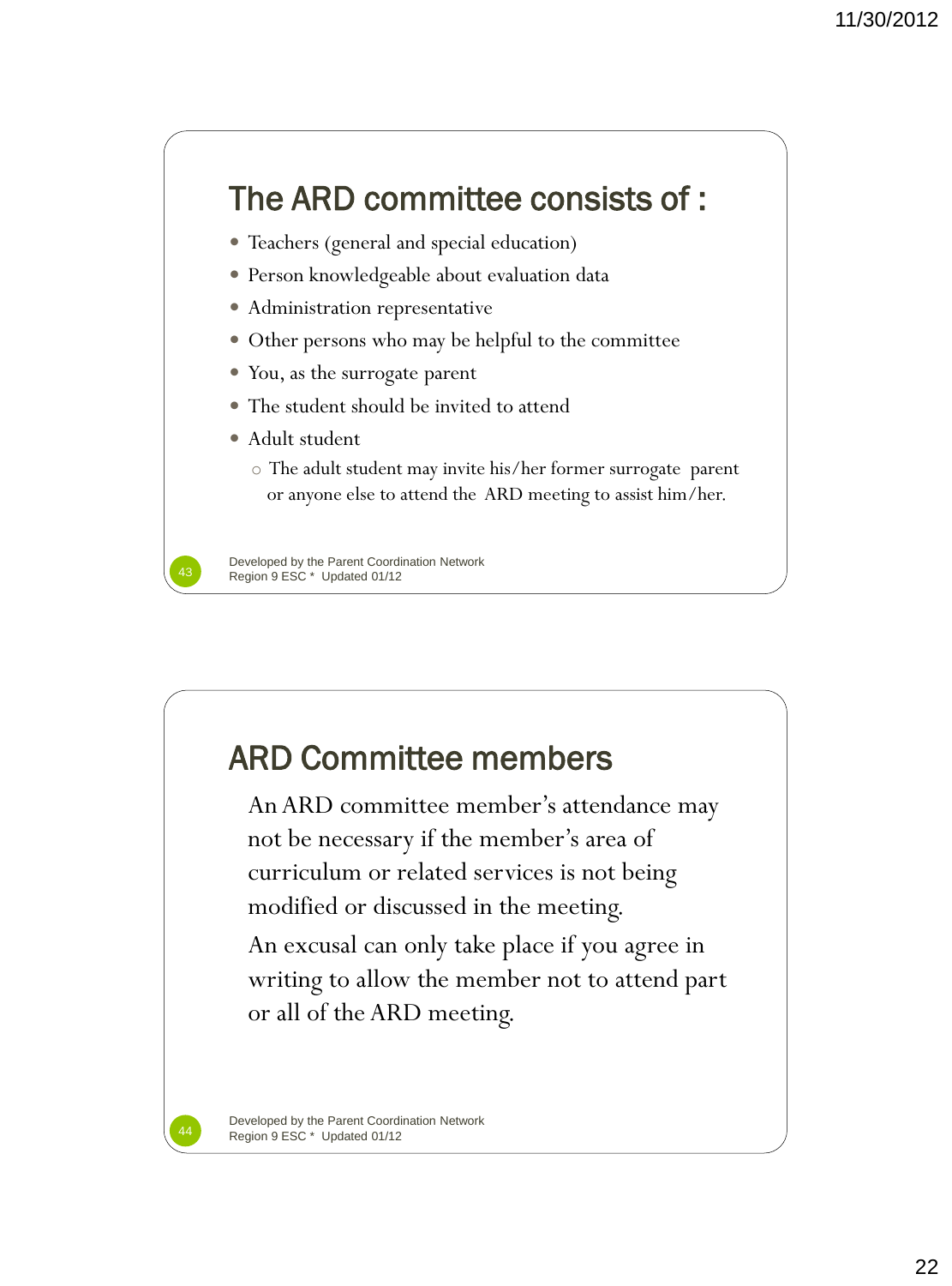## ARD Committee members (cont.)

A member may not be excused from attending part or all of the meeting when the meeting involves a modification or discussion of the member's area of related services. If you and the IEP team consent to excusal, the member must submit in writing recommendations to you and other members of the ARD committee, and provide input into the development of the IEP prior to the meeting.

You must give written consent for excusal.

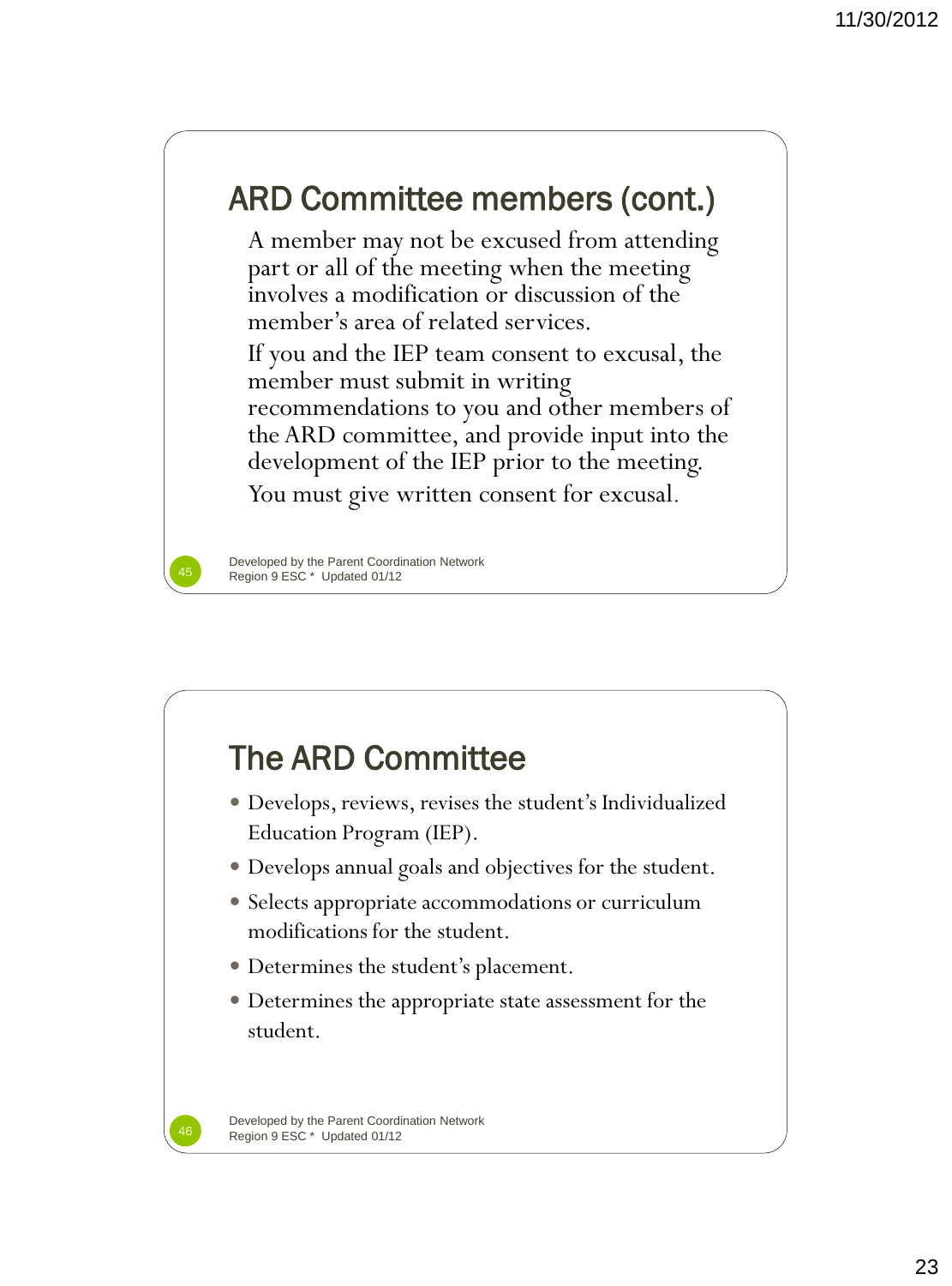

- Determines the specific services the student needs.
- Changes to a student's IEP, after the annual ARD meeting for a school year, may be made without convening an ARD if you agree. The school will amend the current IEP and provided you a copy of the amended IEP.
- The ARD committee must meet to consider any proposed "change of placement."

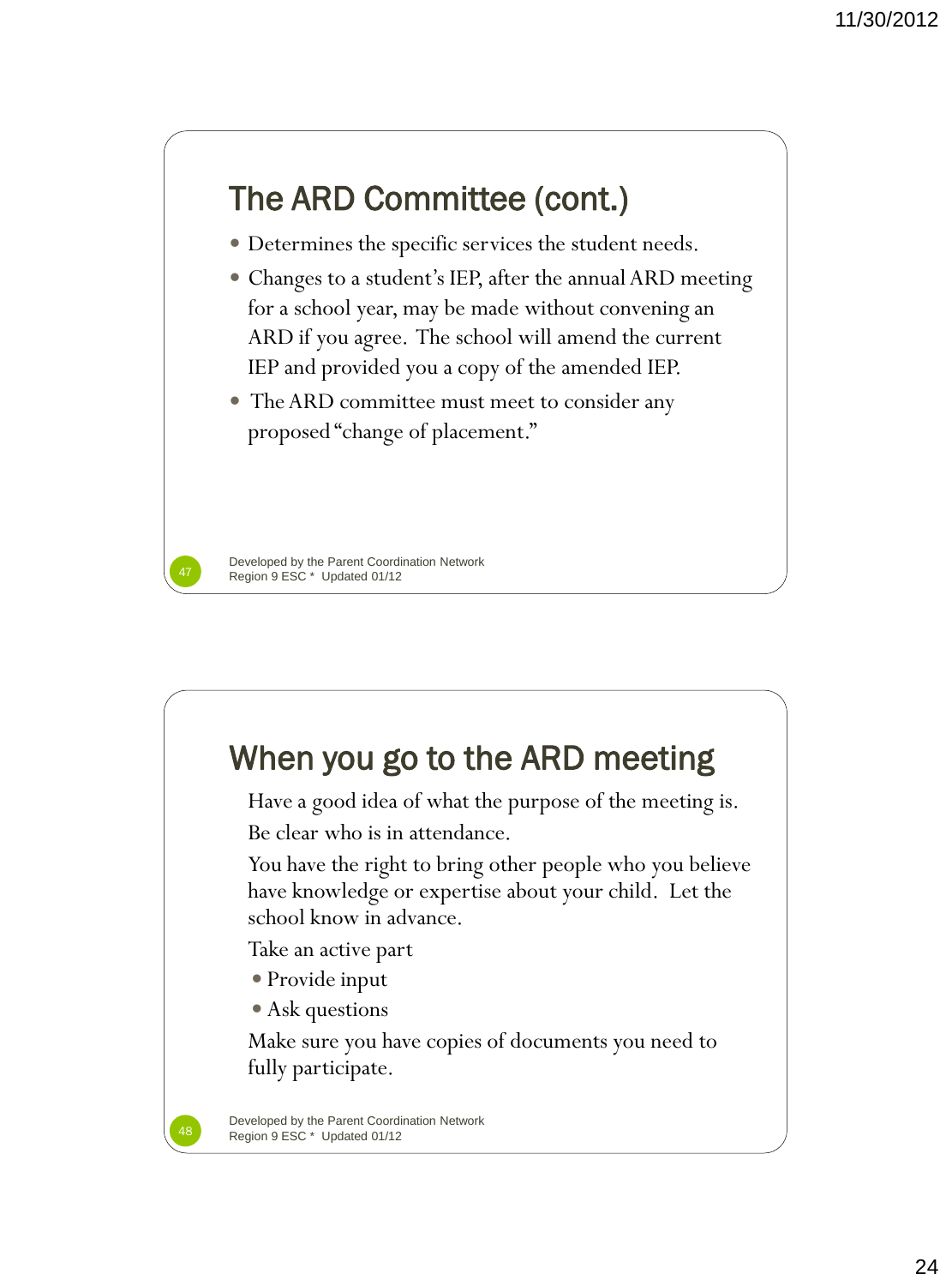# What is my role in the ARD process?

Attend and look after the student's interest at the meeting.

You can ask for an ARD meeting whenever you believe it is needed. Remember, that many problems or concerns can be handled outside of the ARD process (e.g. in a parent conference.)

The meeting is to be held at a time and place mutually agreeable to you and school officials.

The school must give you notice of an ARD meeting at least five school days before the meeting.

Developed by the Parent Coordination Network Region 9 ESC \* Updated 01/12

# What does "Least Restrictive Environment (LRE)" mean?

Least Restrictive Environment refers to the "placement" or "instructional arrangement" in which the student is served. Students with disabilities have a right to be educated in the least restrictive environment and have access to the general education curriculum.

<span id="page-24-0"></span>TheARD committee decides on the student's placement. More restrictive means less contact with non-disabled students.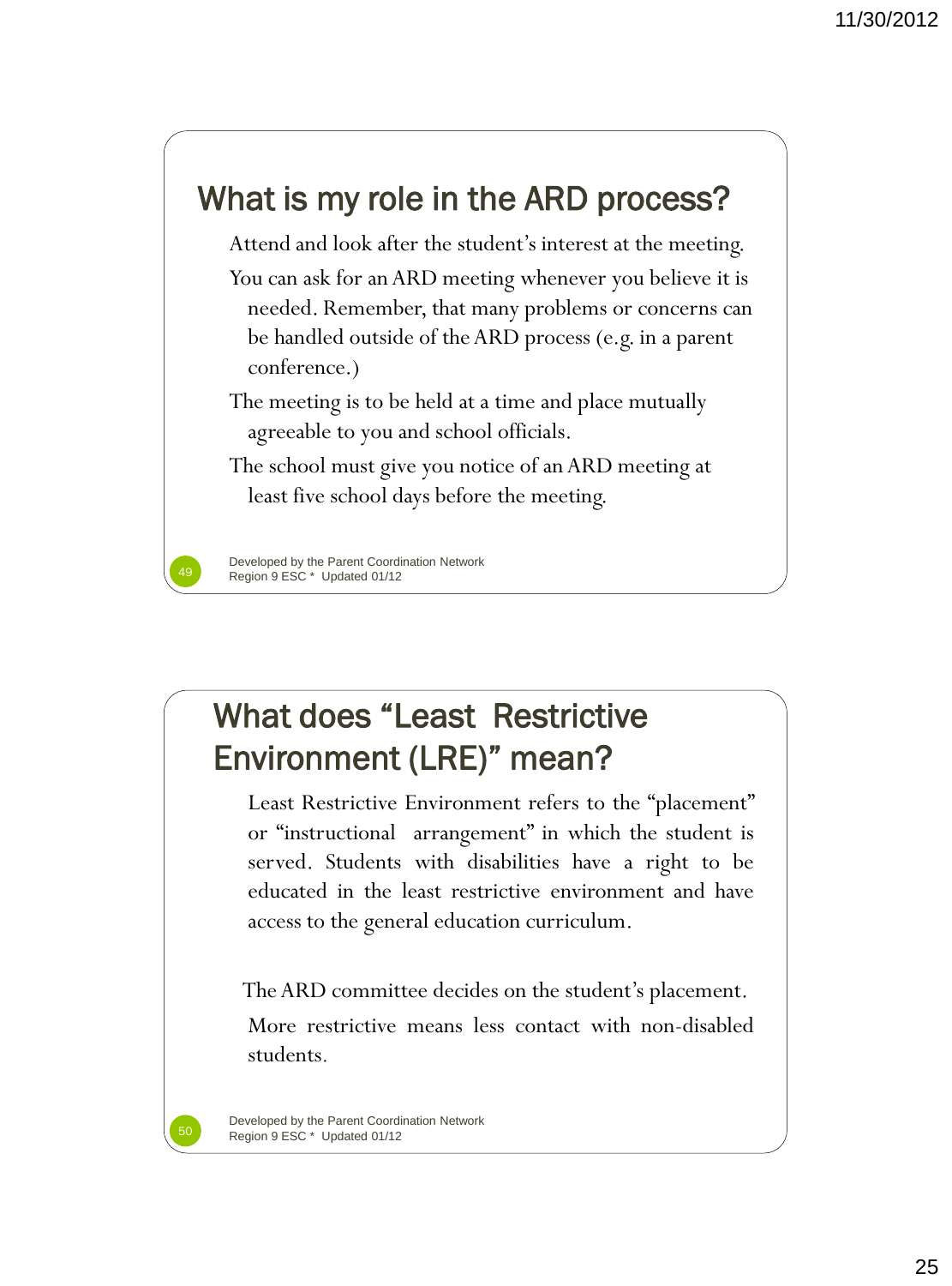

- The student's present levels of academic and functional performance (PLAAFP)
- Annual goals, both academic and functional goals
- Special education and related services to be provided
- Supplementary aids and services to be provided
- Program modifications and supports

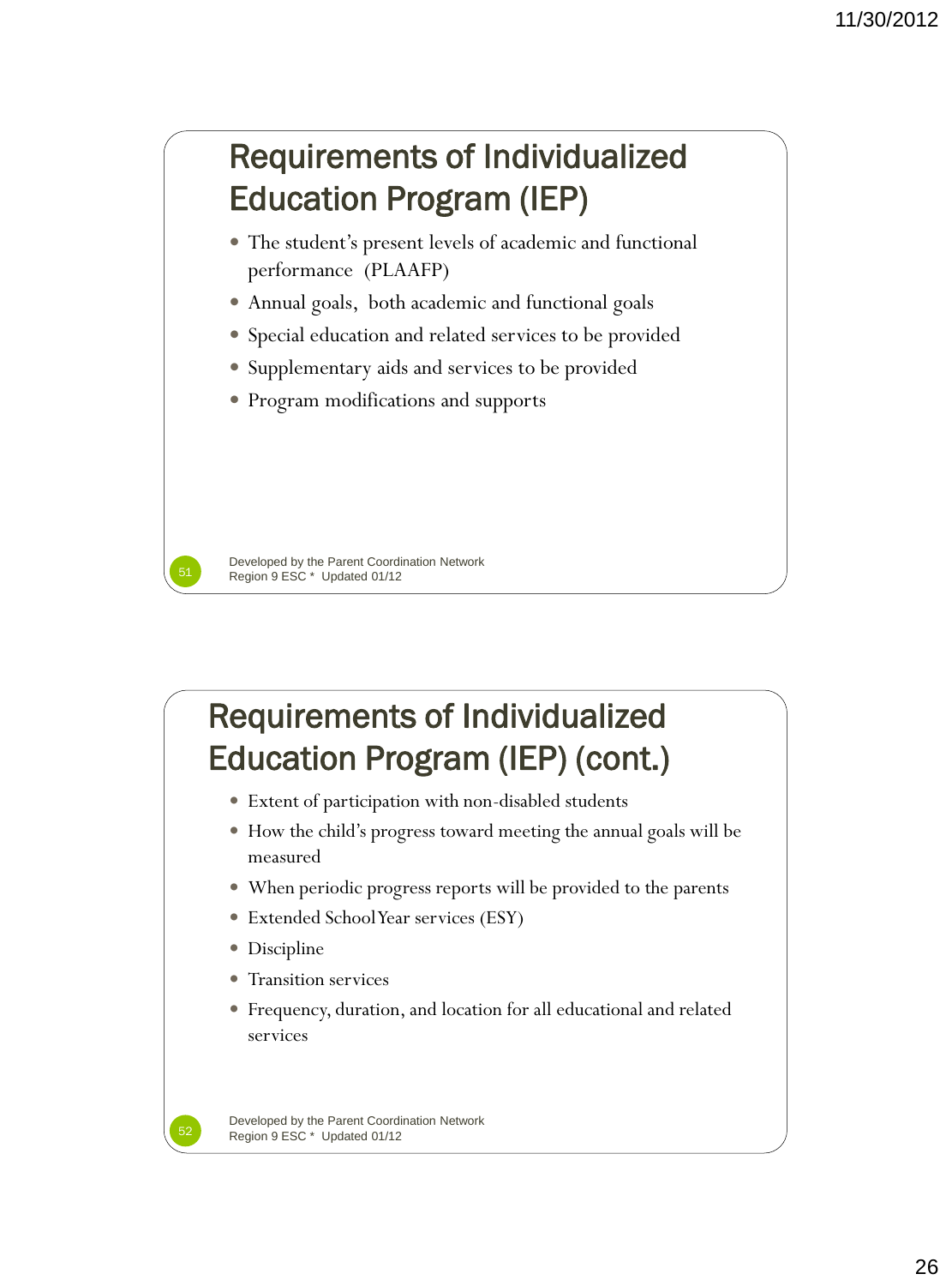

Select appropriate statewide assessments

- TAKS, TAKS Accommodated, STAAR
- TAKS Modified (TAKS-M), TAKS Alternate (TAKS Alt.), STAAR Modified, or STAAR ALT

Short term objectives or benchmarks for children who take alternate assessments.

A statement must indicate why the ARD committee selected a particular alternate assessment, and why it is appropriate for the child.

Developed by the Parent Coordination Network Region 9 ESC \* Updated 01/12

# What is my role in developing and reviewing an IEP?

- Take an active interest
- Make recommendations that will benefit the student.
- Ask questions
- If you disagree, "speak up," letting the school know why, and what you would like done to remedy the problem.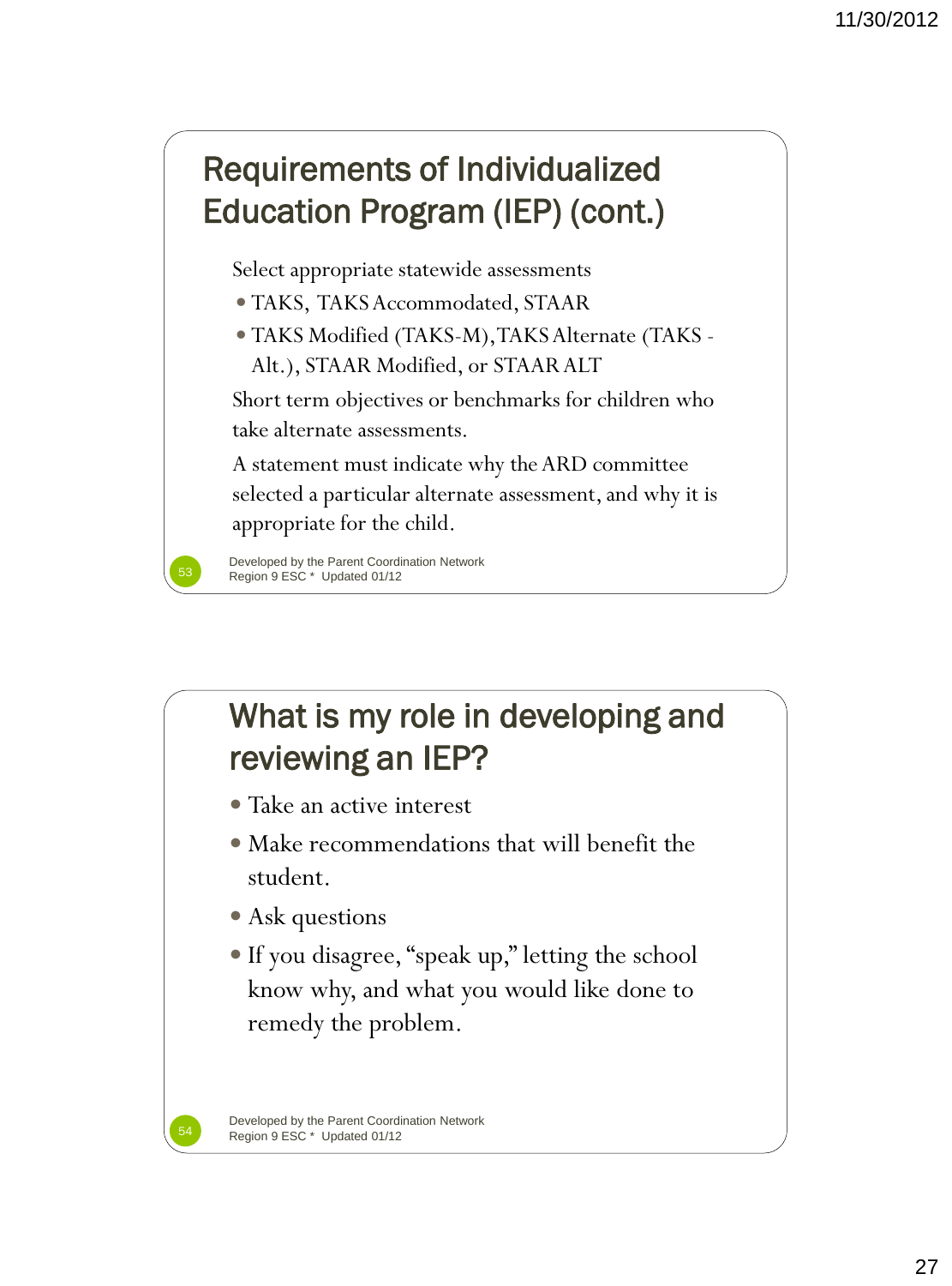#### Development, review and revision of IEP 34CFR §300.324

However, eligibility and placement decisions cannot be changed without an ARD meeting. Once the annual ARD meeting has been held, and an annual IEP is developed, the parent of a child with a disability and the school may agree not to convene an ARD meeting for the purpose of making any changes, and instead may develop a written document to amend or modify the child's current IEP. The IEP can be changed without an ARD meeting.

You and the school must agree to change the IEP.

If changes are made to the child's IEP, the school must ensure that the child's ARD committee is informed of those changes

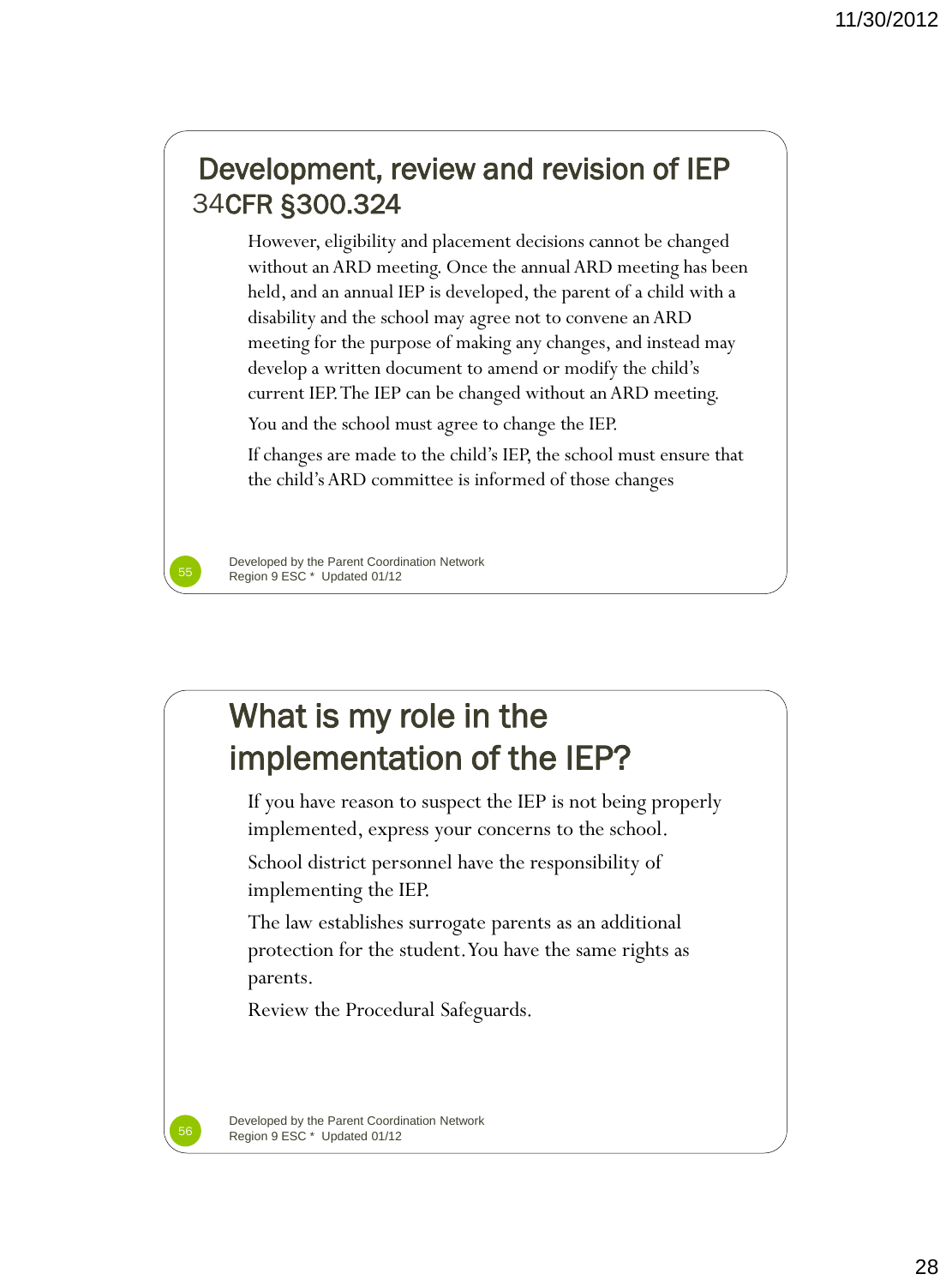## At the conclusion of the meeting…

You will be asked if you agree or disagree with the recommendations and IEP.

If you disagree, share the item(s) in which you disagree and the reason why.

If consensus is still not reached, consider accepting the 10-day recess you will be offered.

Be sure you understand what will happen next.

Developed by the Parent Coordination Network Region 9 ESC \* Updated 01/12

## Special Factors

The ARD Committee may need to address the following special factors for some students.

- Behavior
- Communication
- Limited English Proficiency
- Opportunities for direct communications with peers and professional personnel in the student's language and communication mode
- Appropriate reading and writing media and an evaluation of the student's future needs for instruction in Braille
- Assistive Technology
- <span id="page-28-0"></span>Autism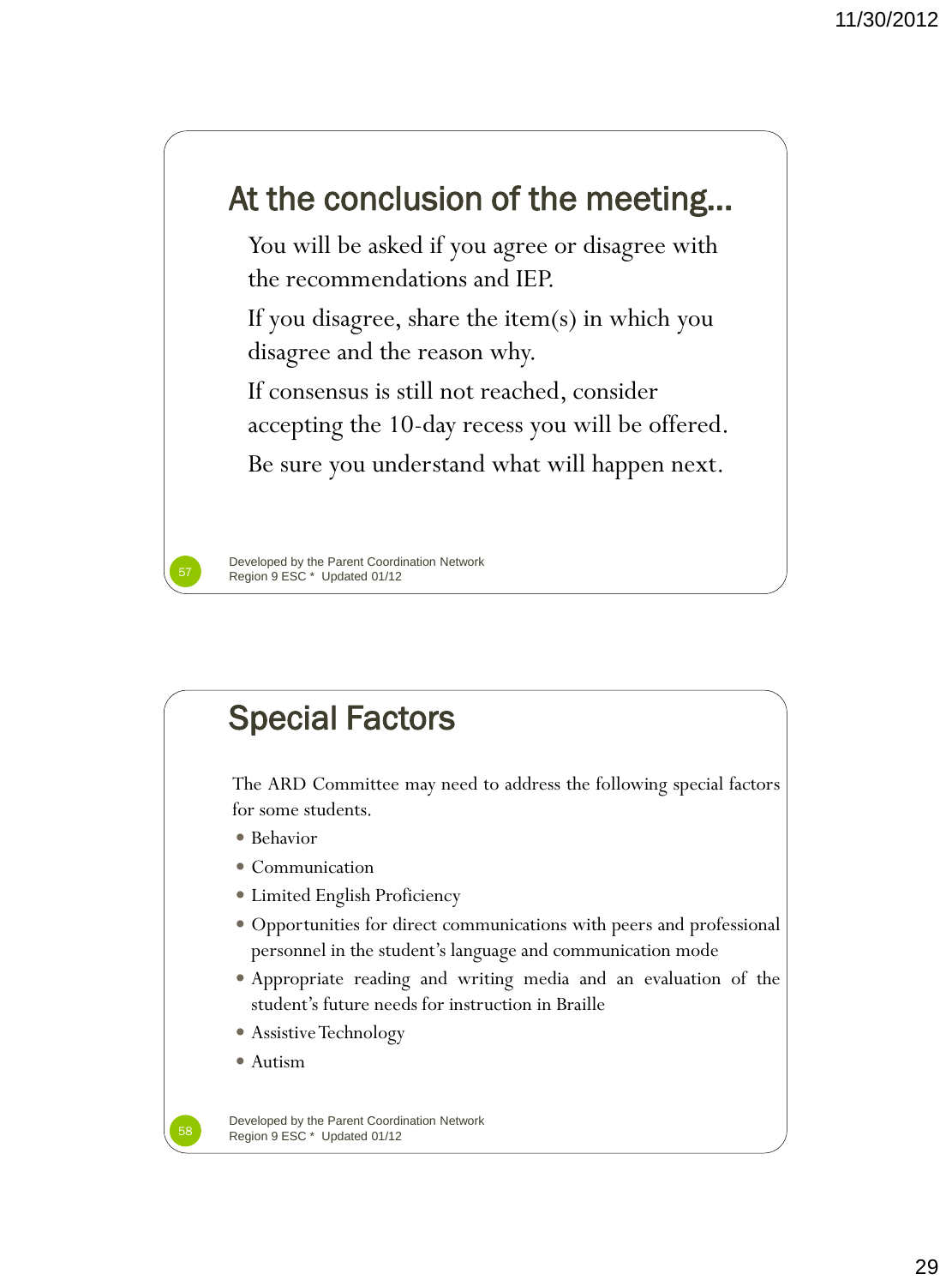#### Can a school take disciplinary actions that can change a student's placement?

School officials may remove your child from the placement if your child violates the code of conduct. This removal can be to an appropriate interim alternative educational setting, another setting, or suspension.

The authority of school officials to order such a removal is limited to no more than ten consecutive school days, except for *special circumstances/situations.* In ordering the removal of your child with a disability, school officials must apply the same standards and follow the same procedures that apply to the general education student.

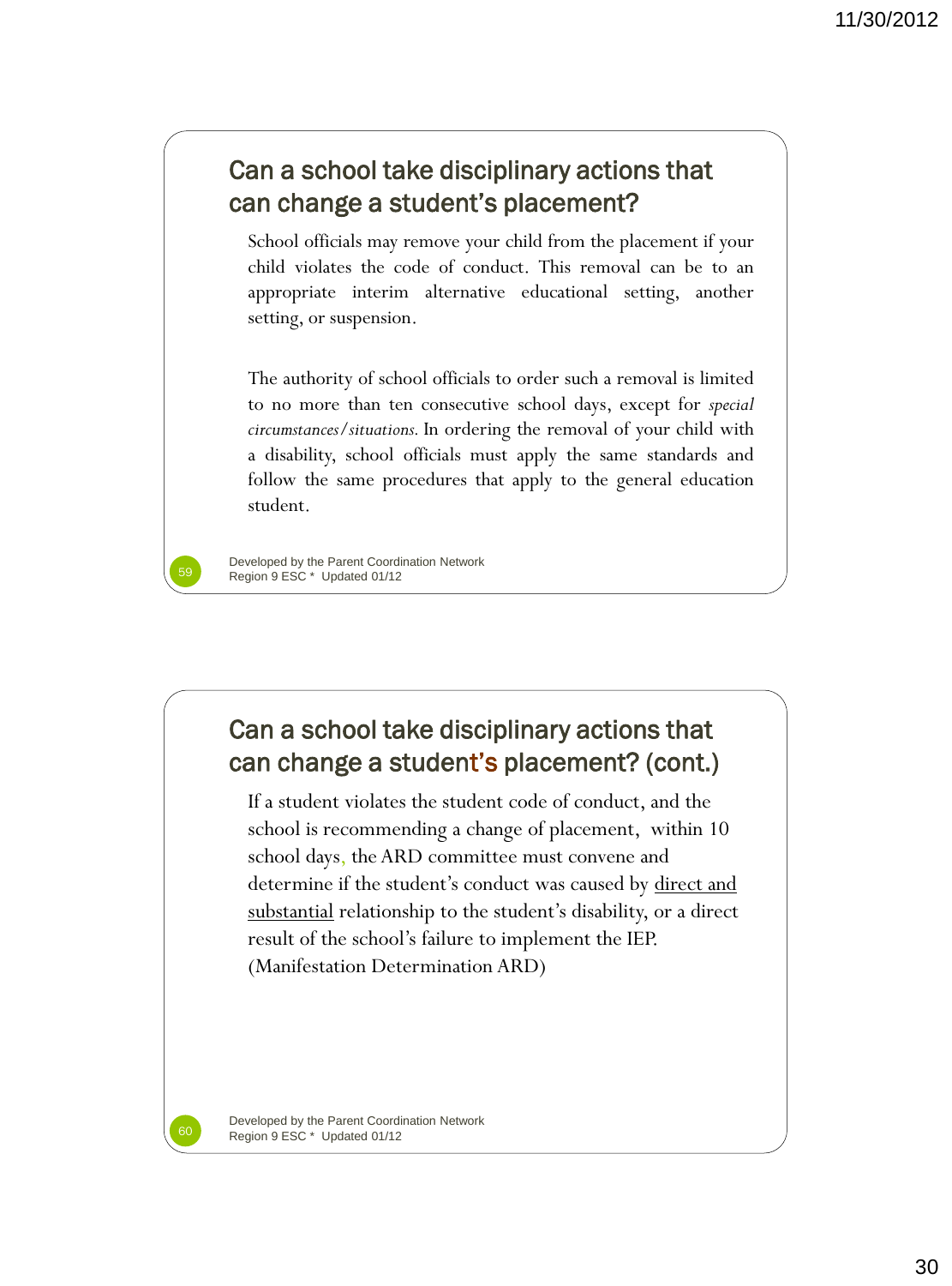#### Can a school take disciplinary actions that can change a student's placement? (cont.)

A school is permitted to remove a student with a disability to an alternative educational setting for not more than 45 calendar days without regard to whether the behavior is determined to be caused by the student's disability, in cases where a student:

- Carries or possesses a weapon at school, on school premises, or at a school function
- Knowingly possesses or uses illegal drugs, or solicits the sale of controlled substance, while at school, on the school premises, or at a school function.
- Has inflicted serious bodily injury upon another person while at school, on school premises, or at a school function.

<span id="page-30-0"></span>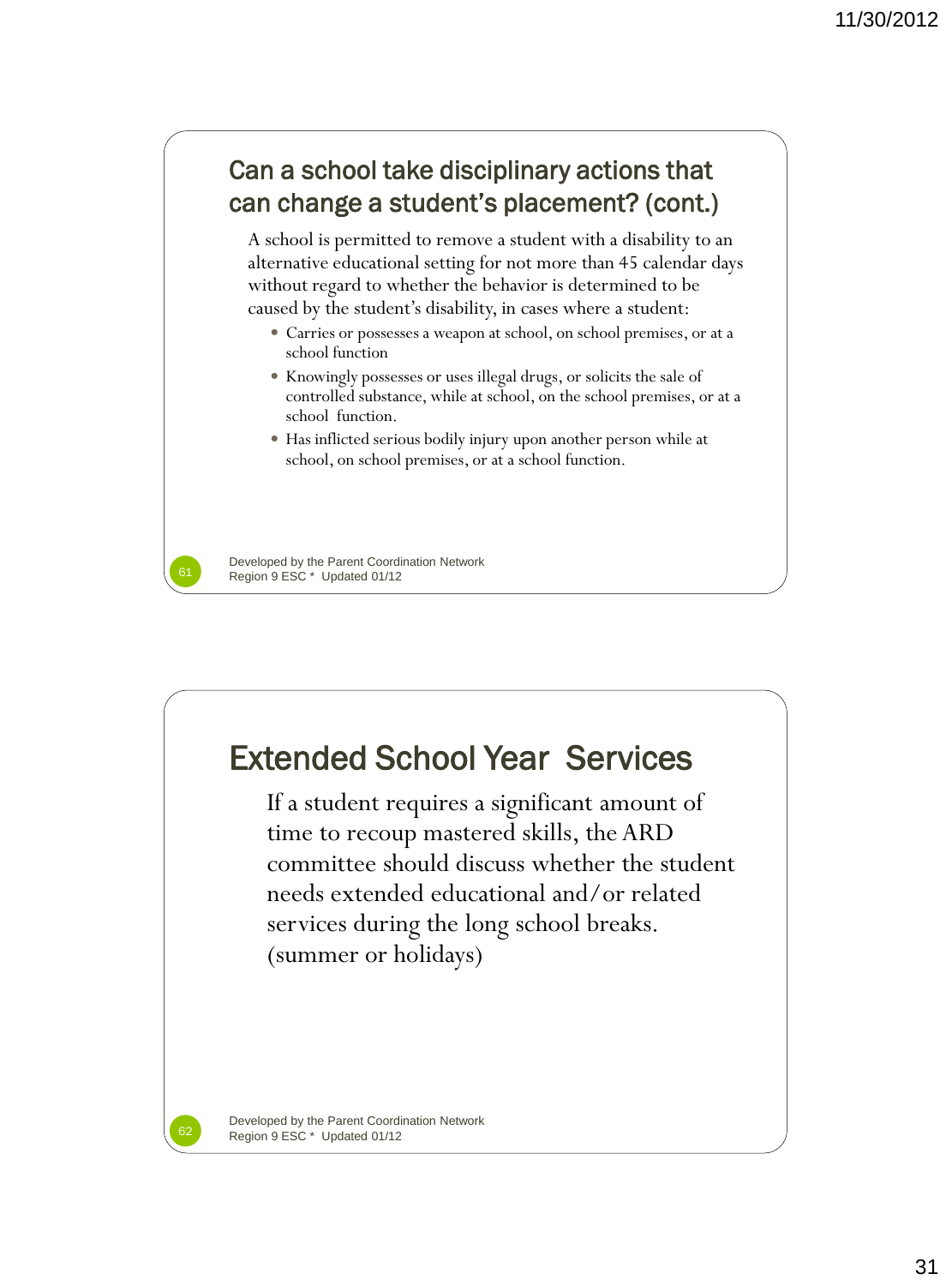## Transition Planning

Appropriate state transition planning under the procedure adopted under Section 29.011 must begin for a student not later than when the student reaches **14 years of age.** 

The procedures must specify the manner in which a student's admission, review, and dismissal committee must *consider, and if appropriate, address the following issues in the student's individualized education program:* 

(1) appropriate student involvement in the student's transition to life outside the public school system;

(2) if the student is younger than 18 years of age, appropriate parental involvement in the student's transition;

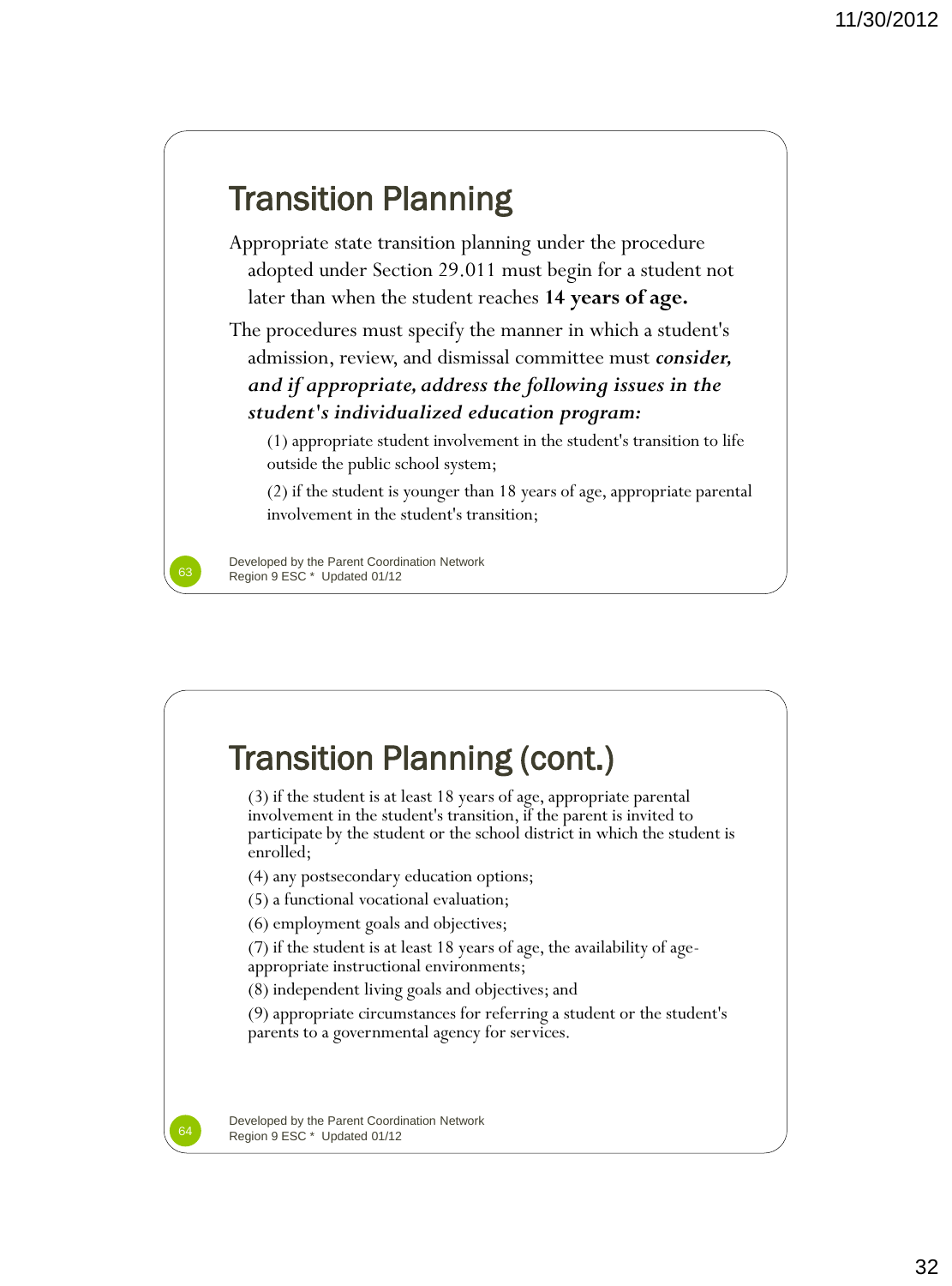## What are Transition Services ?

Transition services‖ means a coordinated set of activities for a child with a disability that is designed to be within a resultsoriented process, that is focused on improving the academic and functional achievement of the child with a disability, to facilitate the child's movement from school to post-school activities, including:

- post-secondary education;
- vocational education;
- integrated employment (including supported employment);
- continuing and adult education; adult services;
- independent living; or
- community participation

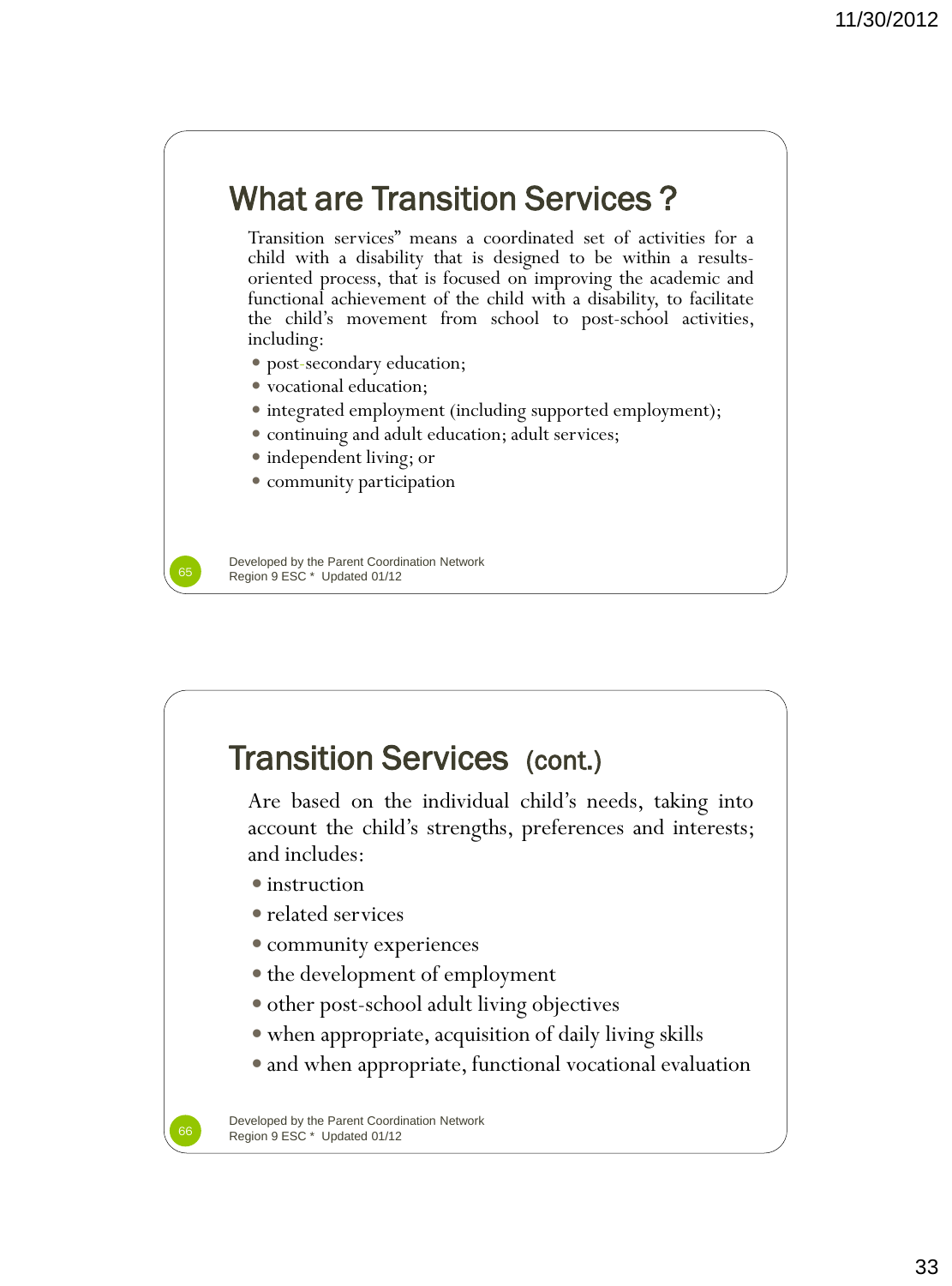#### Transition Services (cont.)

Beginning not later than the first IEP to be in effect when the child is 16, and updated annually thereafter, the IEP must include:

- Appropriate measurable post-secondary goals based upon age-appropriate transition assessment related to training, education, employment, and independent living skills, where appropriate;
- Transition services needed to assist the child in reaching those goals, including courses of study.

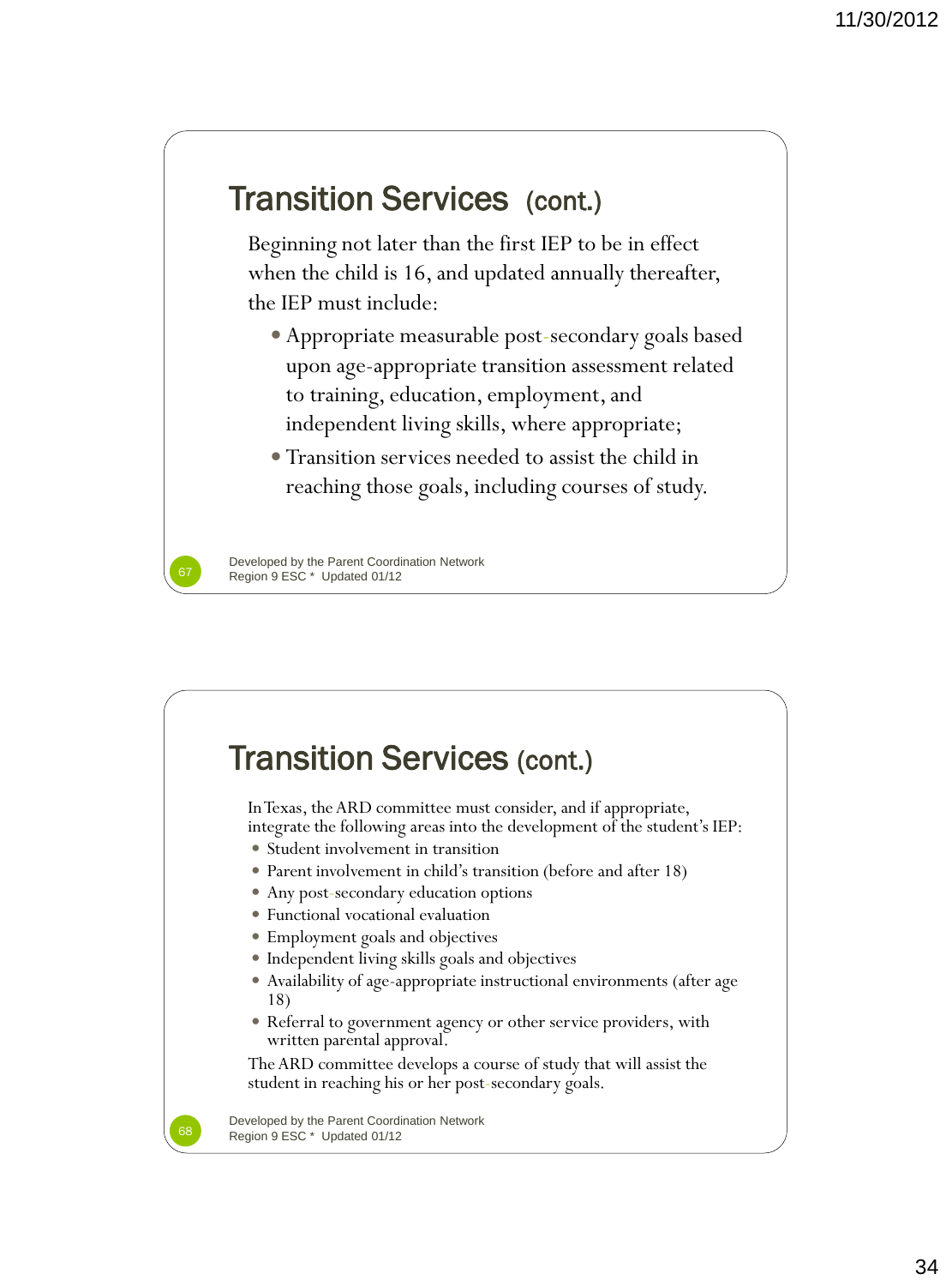

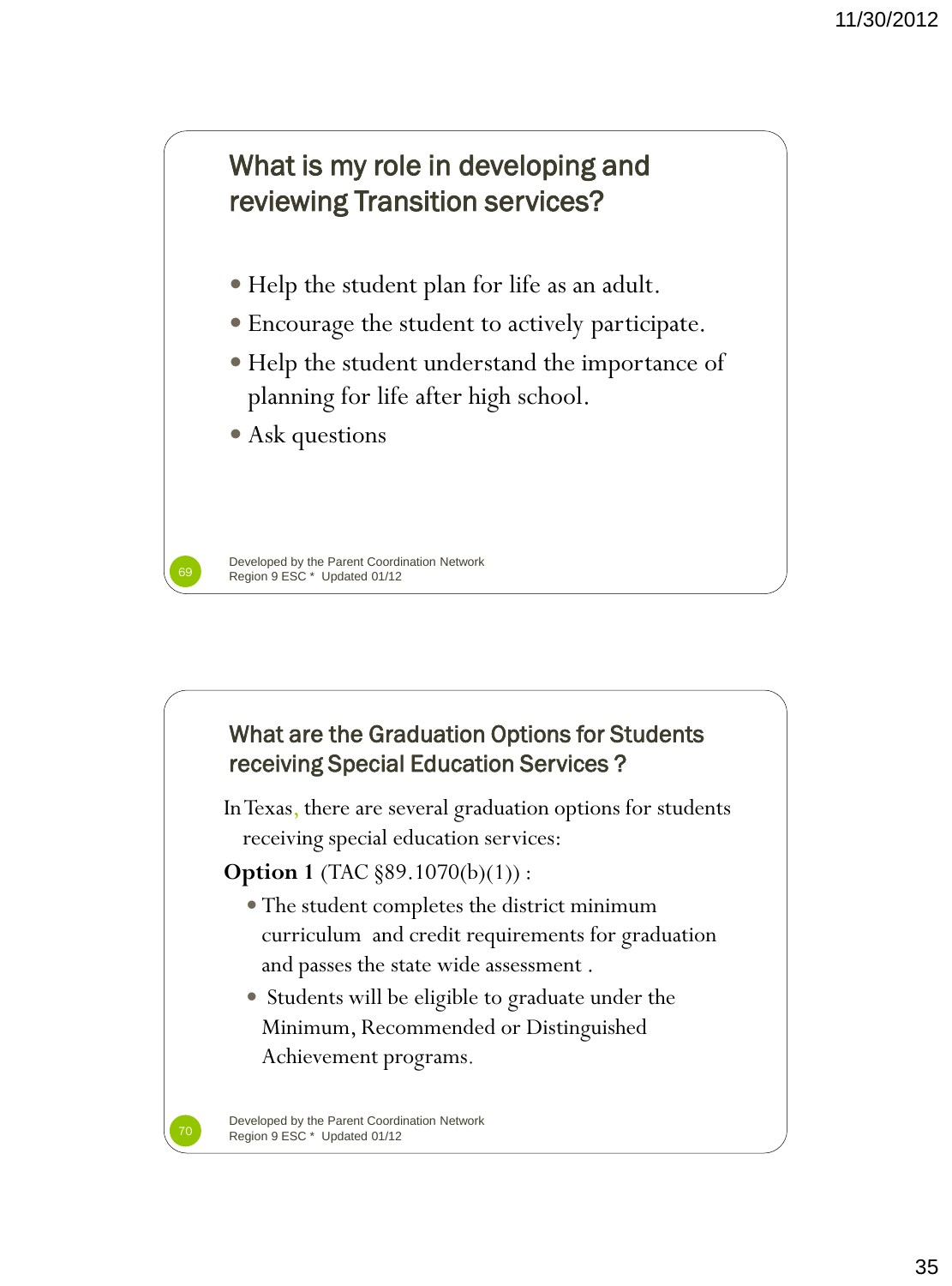## Graduation Options (cont.)

**Option 2** (TAC §89.1070(b)(2)) :

- The student completes the district minimum curriculum and credit requirements for graduation and participates in required state assessments. The student's ARD committee shall determine whether passing the state assessment will be required for graduation.
- Students will be eligible to graduate under the Minimum High School plan.

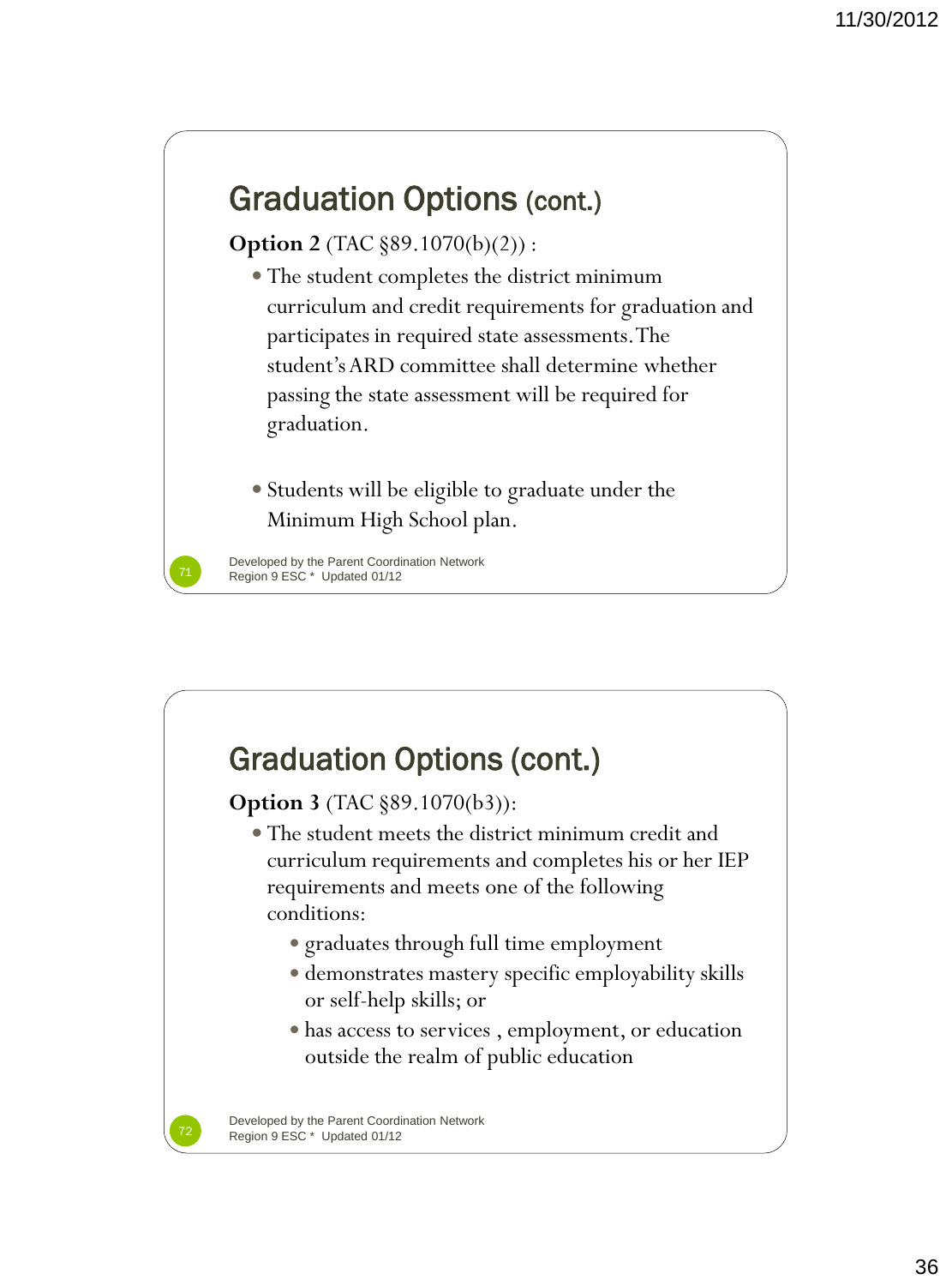## Option 3 Graduates (cont.)

Students will be eligible to graduate under the Minimum High School plan.

#### $(TAC \S 89.1070(f))$

 For students who receive a diploma according to subsection  $(b)(3)$ , the ARD committee shall determine needed educational services upon the request of the student or parent to **resume services**, as long as the student meets the age eligibility requirements.

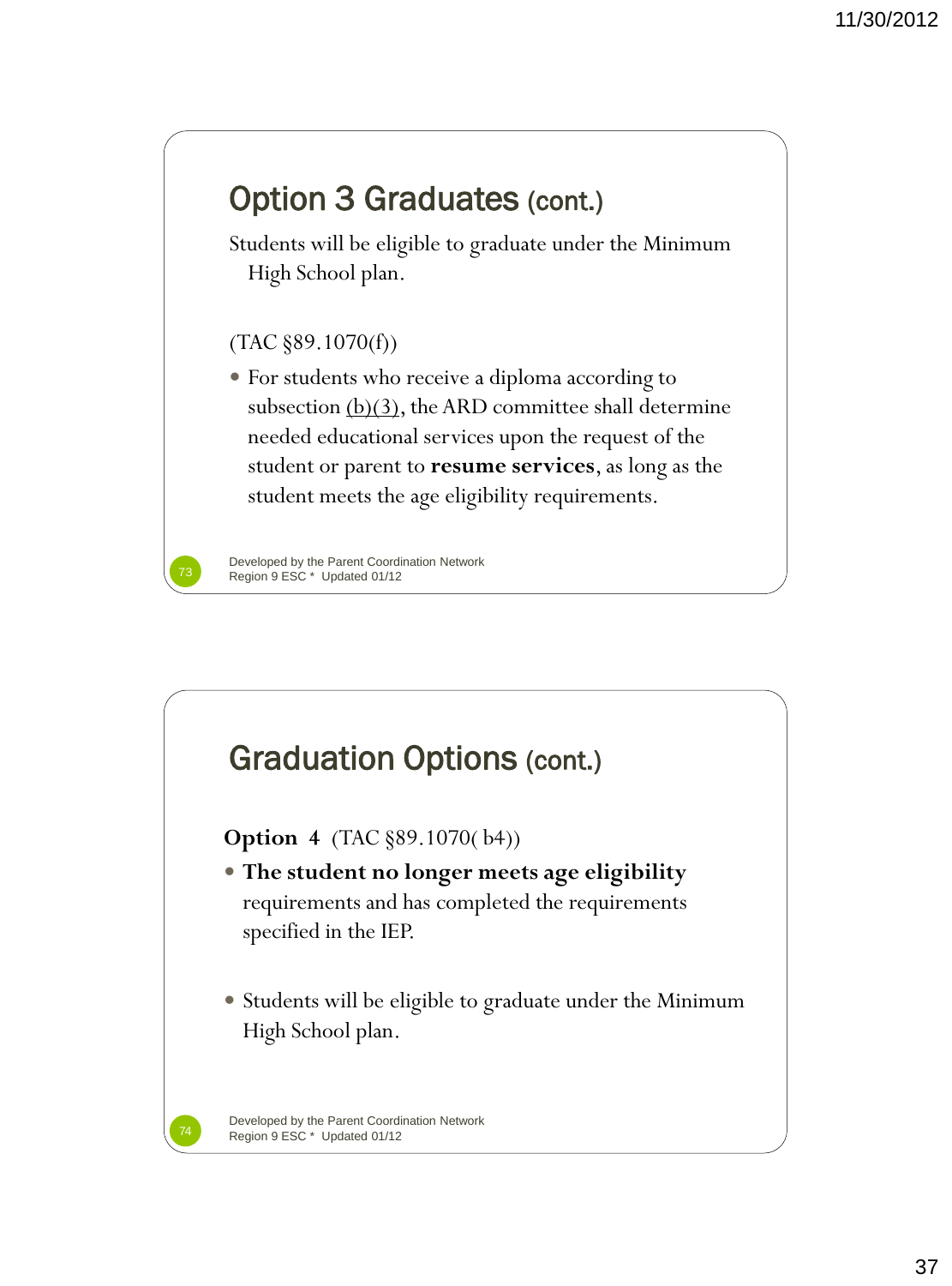#### Graduation Ceremony Participation for Non-Graduates

The state of Texas allows high school students receiving special education services to participate in graduation ceremonies if they have been in high school for four years and not completed graduation requirements.

- Parents will be notified their child is eligible to participate in the ceremony. The parents may decide to allow or not allow their child to participate.
- The students will receive a certificate of attendance and not a diploma.
- The students will continue with their education.
- The student can only participate in 1 graduation ceremony.

#### Link for more information:

<http://ritter.tea.state.tx.us/special.ed/guidance/sb673.html>

Developed by the Parent Coordination Network Region 9 ESC \* Updated 01/12

# Summary of Performance

When a student's eligibility is terminated due to receipt of a regular high school diploma, or no longer being eligible because of age, the school will provide the student with a summary of the student's academic achievement and functional performance which shall include recommendations on how to assist the student in meeting his or her post-secondary goals.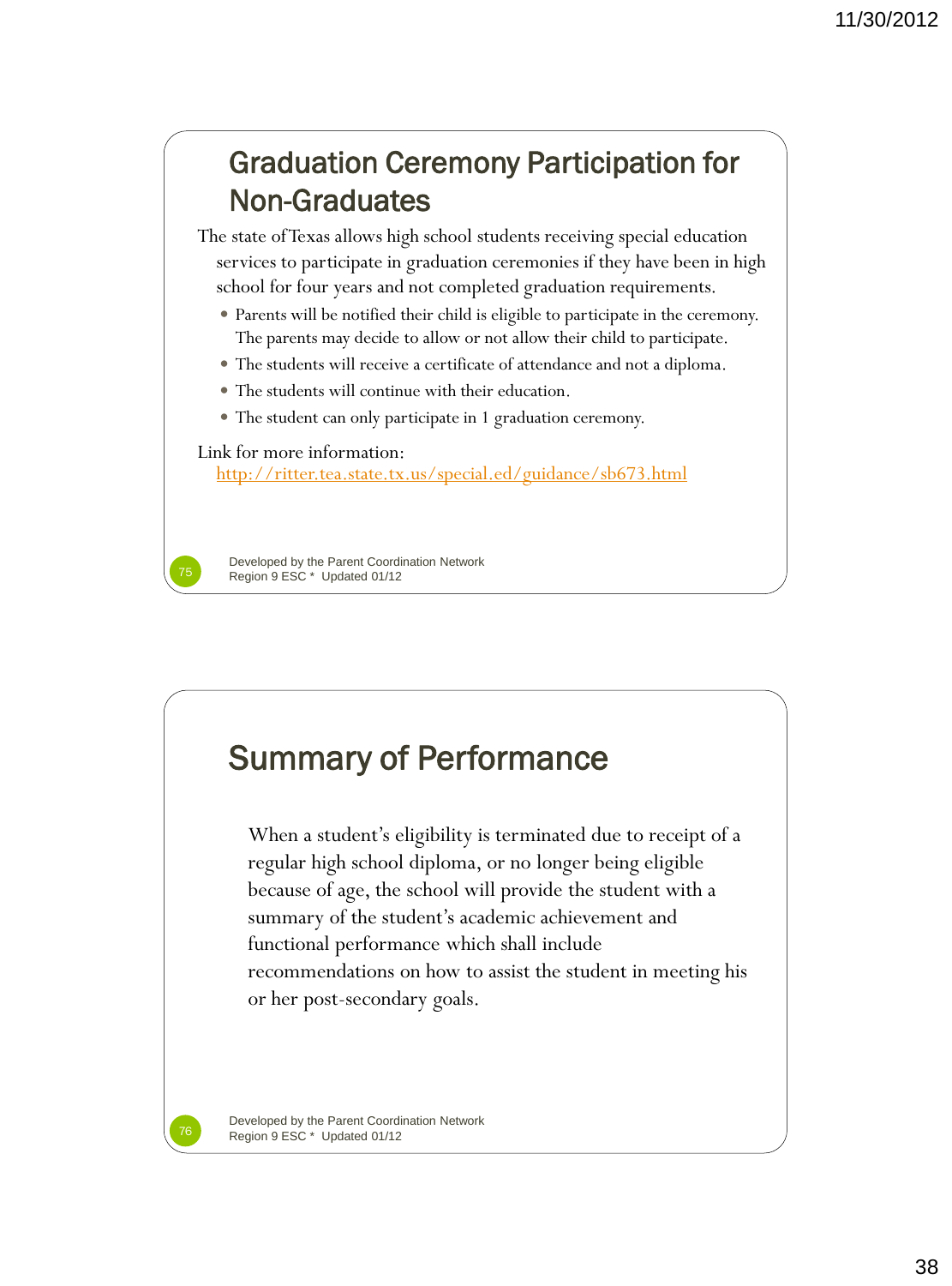

<span id="page-38-0"></span>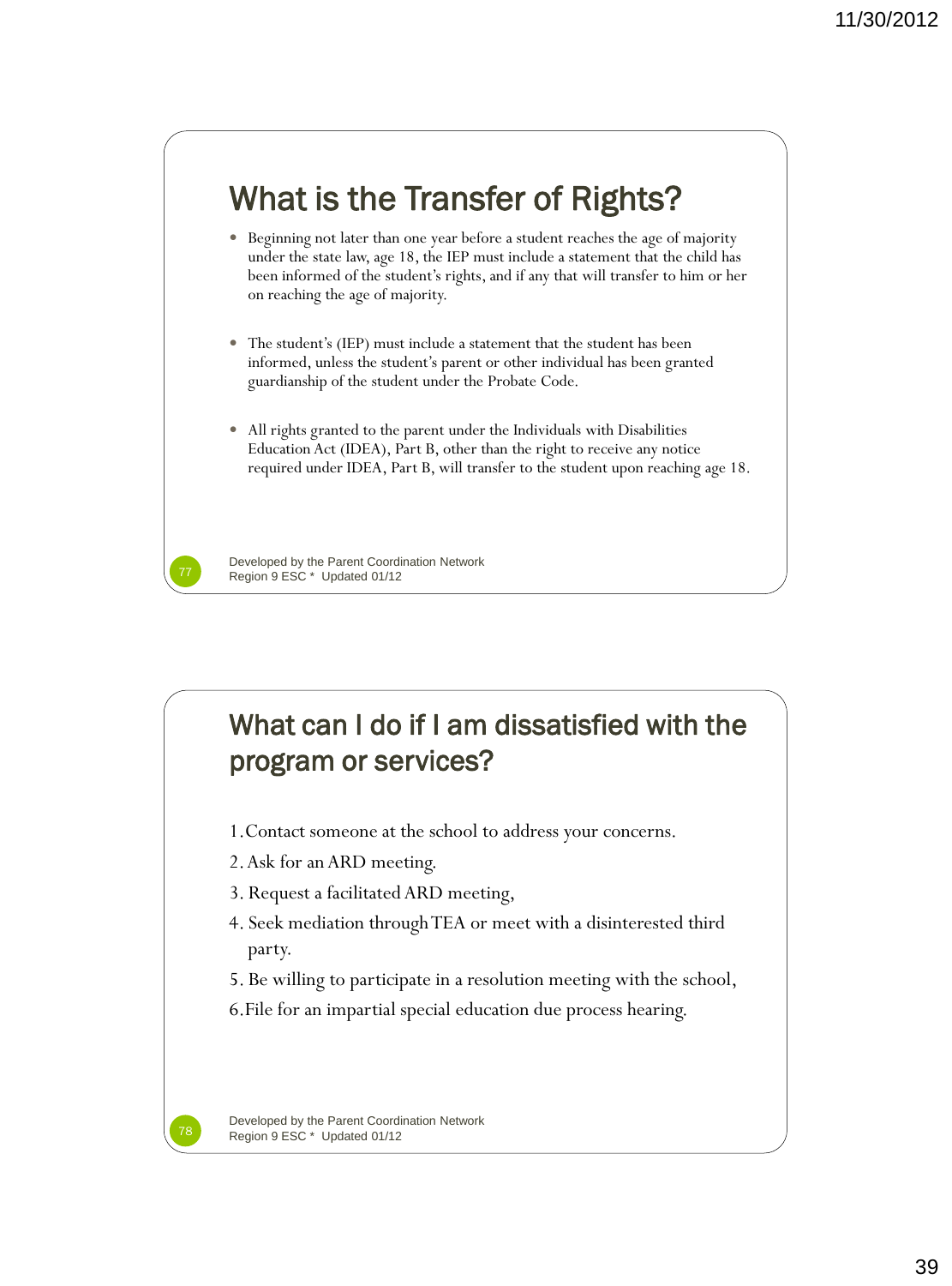

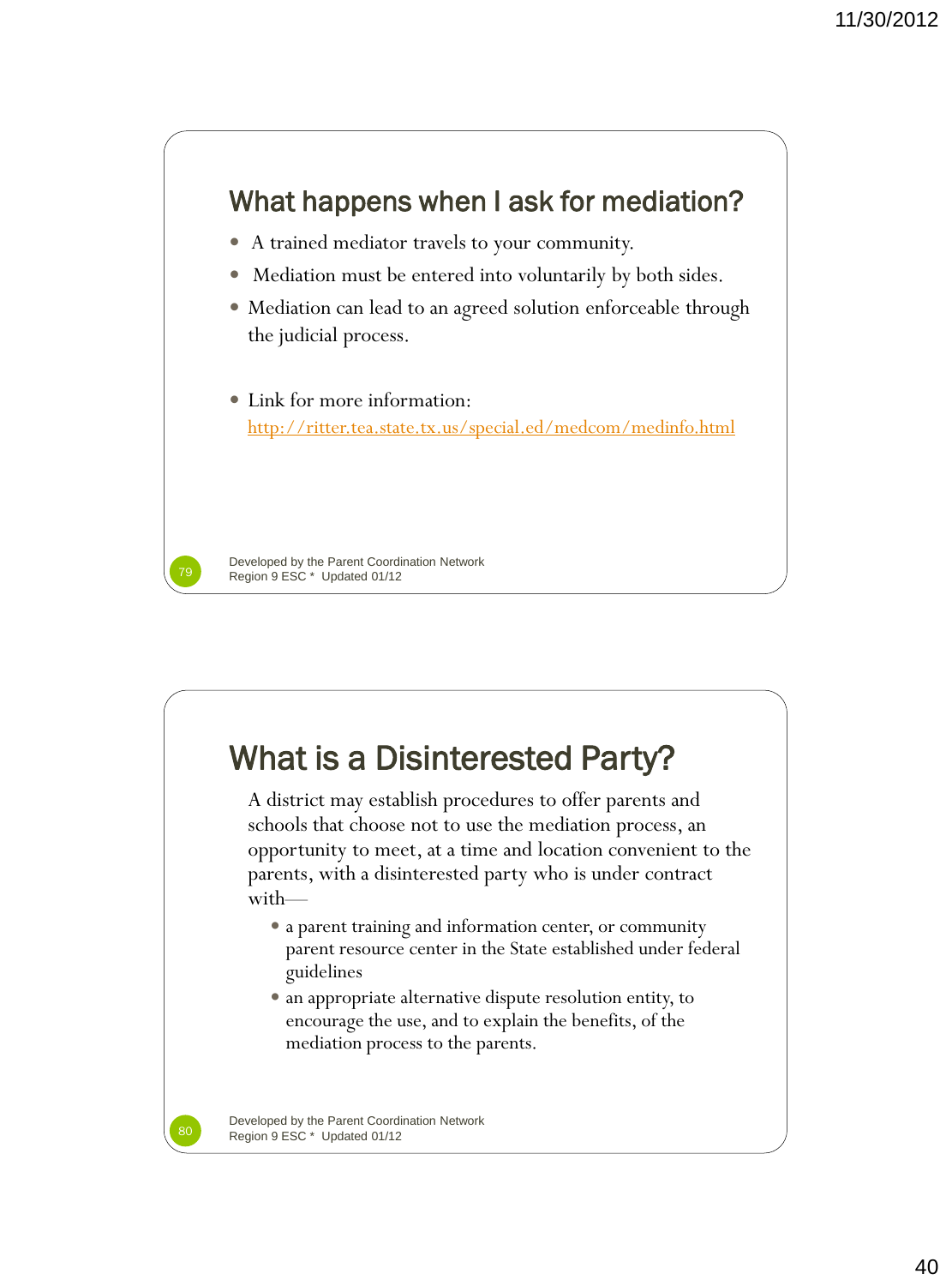

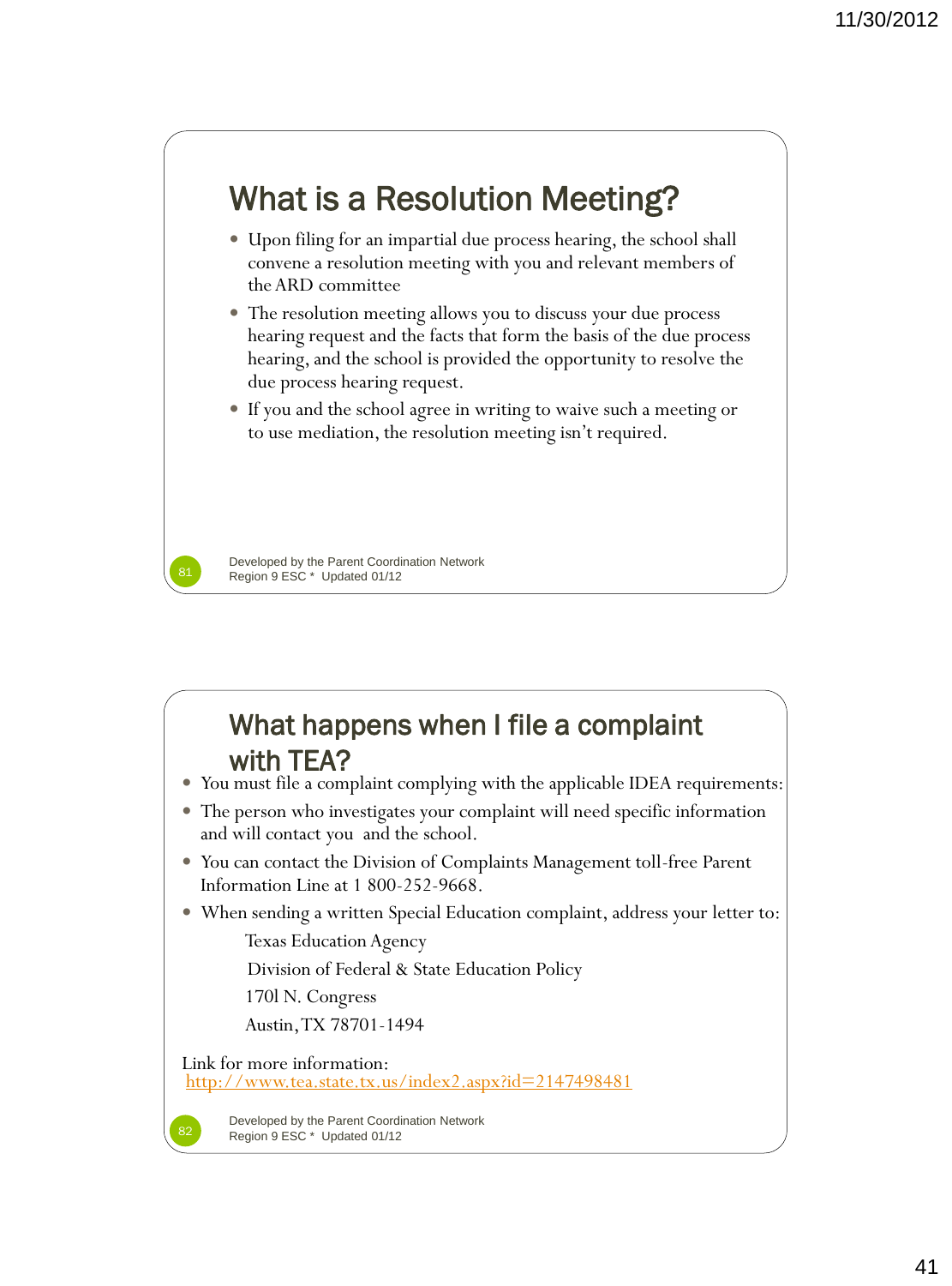#### What happens when I ask for a due process hearing?

You must file a request complying with TEA's rules for such requests.

An impartial hearing officer is appointed. He or she will conduct the hearing in your community.

The hearing officer will contact you and probably will seek a "pre-hearing conference."